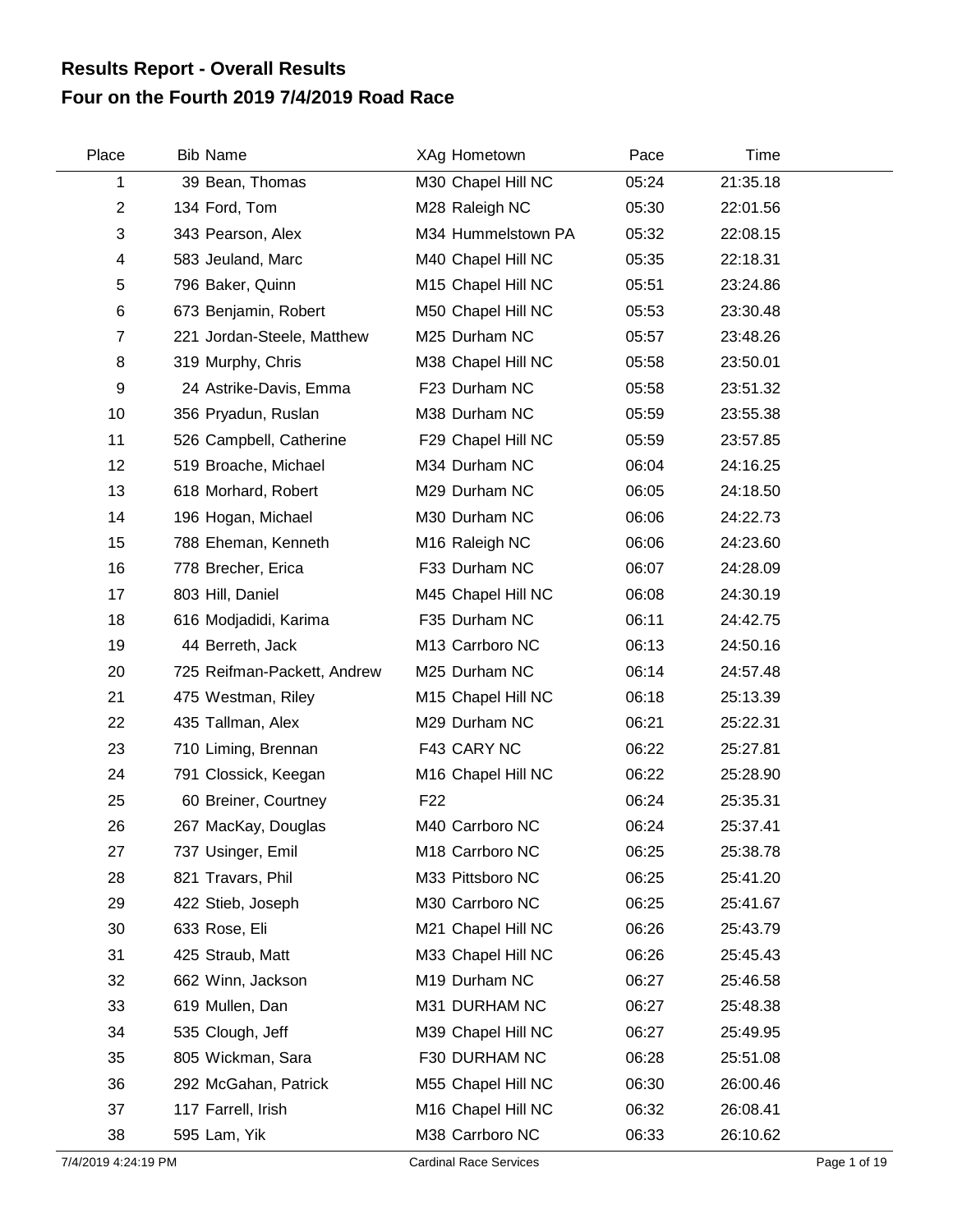| Place | <b>Bib Name</b>            | XAg Hometown                   | Pace  | Time     |  |
|-------|----------------------------|--------------------------------|-------|----------|--|
| 39    | 719 Nelson-Maney, Nathan   | M25 Carrboro NC                | 06:33 | 26:11.76 |  |
| 40    | 439 terry, samantha        | f29 Durham NC                  | 06:34 | 26:15.66 |  |
| 41    | 265 Lowry, Joshua          | M41 Morrisville NC             | 06:35 | 26:19.24 |  |
| 42    | 345 Pearson, Lawrence      | M36                            | 06:35 | 26:19.46 |  |
| 43    | 458 velazco, alaan         | m31 Chapel Hill NC             | 06:37 | 26:29.65 |  |
| 44    | 532 Catterall, Jaaz        | M24 Chapel Hill NC             | 06:39 | 26:35.36 |  |
| 45    | 470 Wells, Madeline        | F15 Morrisville NC             | 06:41 | 26:44.30 |  |
| 46    | 779 Brecher, Brad          | M35 Durham NC                  | 06:41 | 26:45.60 |  |
| 47    | 769 Alexander, Marcus      | M53 Newport Beach CA           | 06:42 | 26:48.56 |  |
| 48    | 220 Johnson-Broache, Britt | F36 Durham NC                  | 06:45 | 26:58.34 |  |
| 49    | 606 Mattis, William        | M46 Chapel Hill NC             | 06:47 | 27:06.02 |  |
| 50    | 686 Gallego Attis, Maria   | F46 Chapel Hill NC             | 06:47 | 27:09.67 |  |
| 51    | 626 Platts-Mills, Tim      | M45 Chapel Hill NC             | 06:50 | 27:21.72 |  |
| 52    | 740 Werden, Alex           | M24 Chapel Hill NC             | 06:53 | 27:31.94 |  |
| 53    | 46 Berreth, Todd           | M50 Carrboro NC                | 06:54 | 27:37.44 |  |
| 54    | 210 Hussey, Jon            | M57 Chapel Hill NC             | 06:55 | 27:38.38 |  |
| 55    | 143 Garner, Fletcher       | M40 Chapel Hill NC             | 06:55 | 27:40.06 |  |
| 56    | 133 Flowers, Stephanie     | F33 Durham NC                  | 07:00 | 28:01.38 |  |
| 57    | 354 Prazak, Brent          | M30 Chapel Hill NC             | 07:01 | 28:02.26 |  |
| 58    | 462 Wade, Zoe              | F15 Hillsborough NC            | 07:01 | 28:04.82 |  |
| 59    | 159 Graham, Dalton         | M <sub>15</sub> Chapel Hill NC | 07:02 | 28:07.63 |  |
| 60    | 772 Alexander, William     | M15 Newport Beach CA           | 07:03 | 28:10.47 |  |
| 61    | 591 Kilgallen, Ryan        | M14 Chapel Hill NC             | 07:05 | 28:18.77 |  |
| 62    | 85 Chiti, Melissa          | F53 Durham NC                  | 07:05 | 28:19.71 |  |
| 63    | 455 Van Veld, Roy          | M38 Carrboro NC                | 07:05 | 28:20.99 |  |
| 64    | 87 chu, jennifer           | f35 Chapel Hill NC             | 07:06 | 28:22.92 |  |
| 65    | 61 Brewner, Scott          | M57 Durham NC                  | 07:06 | 28:25.86 |  |
| 66    | 339 Papazoglou, Michael    | M48 Chapel Hill NC             | 07:08 | 28:30.24 |  |
| 67    | 71 Carico, Zach            | M31 Chapel Hill NC             | 07:09 | 28:36.38 |  |
| 68    | 752 Penergraph, James      | M66 Hillsborough NC            | 07:13 | 28:52.38 |  |
| 69    | 92 Conitzer, Vincent       | M40 Chapel Hill NC             | 07:14 | 28:54.47 |  |
| 70    | 605 Matischak, Kalvin      | M17 Carrboro NC                | 07:15 | 28:59.66 |  |
| 71    | 98 Couper, David           | M64 Chapel Hill NC             | 07:17 | 29:07.60 |  |
| 72    | 147 Giombi, Kristen        | F33 Raleigh NC                 | 07:18 | 29:10.08 |  |
| 73    | 714 Manning, Irene Mulloy  | F22 Carrboro NC                | 07:18 | 29:10.25 |  |
| 74    | 517 bowman, natalie        | f41 Chapel Hill NC             | 07:18 | 29:13.85 |  |
| 75    | 483 Wileman, Martin        | M50 Hillsborough NC            | 07:19 | 29:16.99 |  |
| 76    | 442 Thompson, Savannah     | F26 Carrboro NC                | 07:20 | 29:19.32 |  |
| 77    | 227 Kast, Maximilian       | M39 Chapel Hill NC             | 07:20 | 29:21.45 |  |
| 78    | 738 Vladutiu, Catherine    | F39 Chapel Hill NC             | 07:21 | 29:23.98 |  |
| 79    | 567 Hegland, Don           | M47 Chapel Hill NC             | 07:21 | 29:24.83 |  |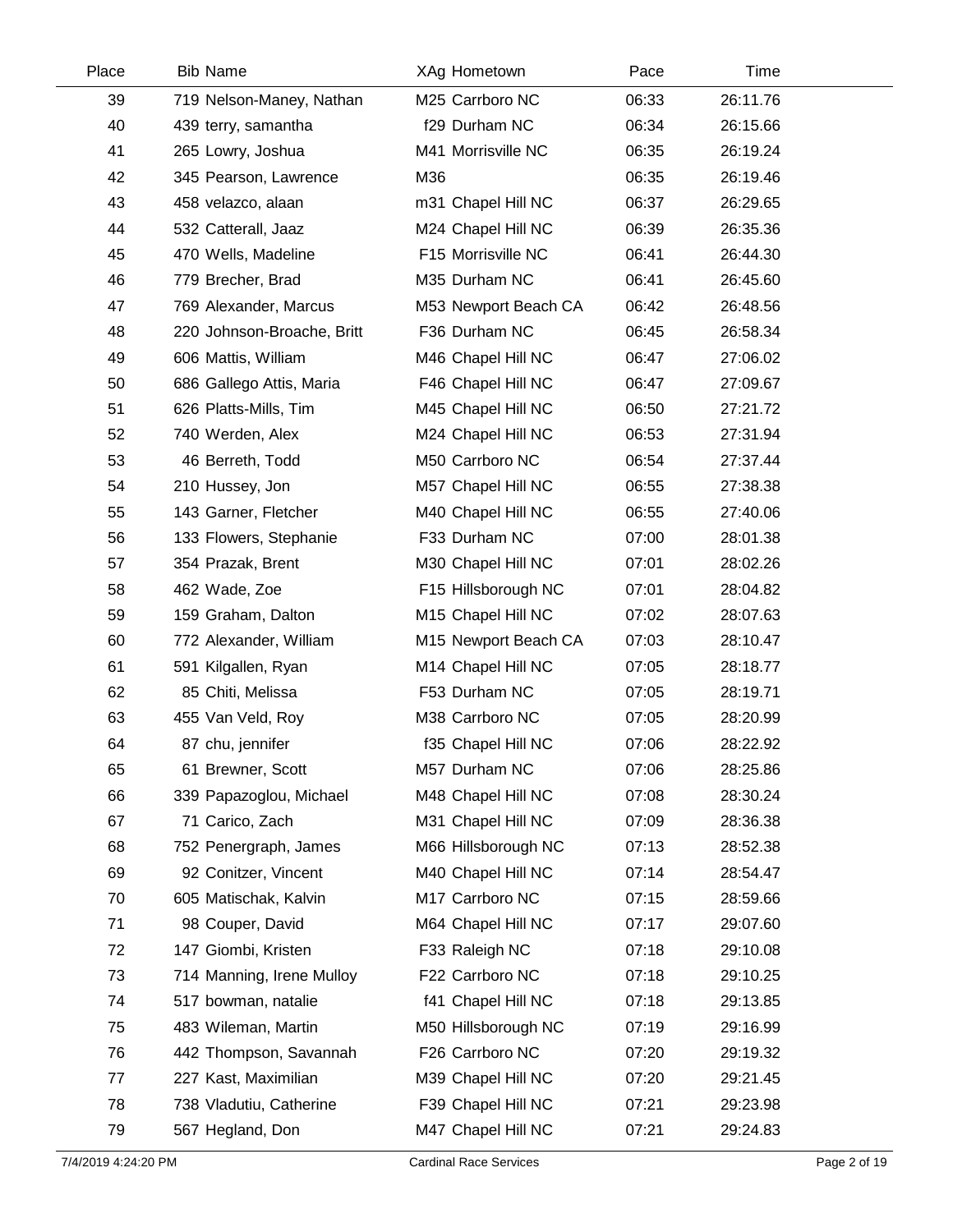| Place | <b>Bib Name</b>        | XAg Hometown          | Pace  | Time     |  |
|-------|------------------------|-----------------------|-------|----------|--|
| 80    | 360 Ramsden, Madeline  | F16 Chapel Hill NC    | 07:23 | 29:30.45 |  |
| 81    | 344 Pearson, Andrew    | M42 Durham NC         | 07:23 | 29:33.51 |  |
| 82    | 802 Sharp, Brandon     | M44 Chapel Hill NC    | 07:24 | 29:35.33 |  |
| 83    | 784 Rubin, Sharon      | F42 Cary NC           | 07:24 | 29:35.91 |  |
| 84    | 155 Gordon, Victor     | M42 Durham NC         | 07:25 | 29:40.92 |  |
| 85    | 175 harris, william    | m43 Pittsboro NC      | 07:25 | 29:41.06 |  |
| 86    | 47 Beyerlein, Aaron    | M43 Carrboro NC       | 07:26 | 29:42.05 |  |
| 87    | 23 Astrachan, Owen     | M63 Chapel Hill NC    | 07:26 | 29:43.57 |  |
| 88    | 191 Henry, Thomas      | M42 Carrboro NC       | 07:26 | 29:44.50 |  |
| 89    | 794 Hill, Laura        | F44 Chapel Hill NC    | 07:27 | 29:46.92 |  |
| 90    | 547 Eulitt, Patrick    | M32 Carrboro NC       | 07:27 | 29:49.81 |  |
| 91    | 569 Hensel, Douglas    | M46 Durham NC         | 07:28 | 29:52.05 |  |
| 92    | 240 Lamberson, Laura   | F46 Hillsborough NC   | 07:29 | 29:55.46 |  |
| 93    | 353 Prabucki, Bernard  | M57 Carrboro NC       | 07:30 | 29:58.10 |  |
| 94    | 144 Ghent, Andra       | F40 Durham NC         | 07:30 | 29:58.62 |  |
| 95    | 482 Widel, Zachary     | M25 Chapel Hill NC    | 07:30 | 30:00.77 |  |
| 96    | 581 Jaspers, Ilona     | F50 Carrboro NC       | 07:31 | 30:05.74 |  |
| 97    | 489 Williamson, Sam    | M18 Mebane NC         | 07:31 | 30:05.75 |  |
| 98    | 704 Knight, Rodney     | M58 Chapel Hill NC    | 07:33 | 30:11.24 |  |
| 99    | 485 wilkinson, michael | m58 Mebane NC         | 07:33 | 30:11.43 |  |
| 100   | 394 Sellers, Jay       | M36 Durham NC         | 07:34 | 30:15.01 |  |
| 101   | 363 Rees, John         | M59 Chapel Hill NC    | 07:35 | 30:19.71 |  |
| 102   | 694 Iacocca, Al        | M47 Kennett Square PA | 07:35 | 30:20.85 |  |
| 103   | 385 Schmidt, Blaine    | m52 Chapel Hill NC    | 07:35 | 30:20.87 |  |
| 104   | 241 Langdon, Dina      | F51 Apex NC           | 07:36 | 30:23.00 |  |
| 105   | 617 Morgan, Jennifer   | F30 Chapel Hill NC    | 07:36 | 30:23.74 |  |
| 106   | 270 MacKinnon, Matthew | M47 Chapel Hill NC    | 07:37 | 30:27.71 |  |
| 107   | 762 Hoiland`, Wade     | M63 Pullman WA        | 07:37 | 30:28.02 |  |
| 108   | 165 Grindheim, Landon  | M37 Carrboro NC       | 07:38 | 30:33.62 |  |
| 109   | 413 Sobhani, Nadim     | M34 Carrboro NC       | 07:40 | 30:40.42 |  |
| 110   | 544 Drown, Matthew     | M34 Durham NC         | 07:40 | 30:40.77 |  |
| 111   | 651 totten, brian      | m42 Durham NC         | 07:41 | 30:42.58 |  |
| 112   | 364 Reilly, Ken        | M48 Hillsborough NC   | 07:41 | 30:43.49 |  |
| 113   | 311 Montefiori, David  | M65 Hillsborough NC   | 07:41 | 30:43.94 |  |
| 114   | 324 Niehoff, Nikki     | F26 Chapel Hill NC    | 07:42 | 30:47.35 |  |
| 115   | 789 Meador, Aubrey     | M58 Mebane NC         | 07:42 | 30:49.00 |  |
| 116   | 816 Salemy, Tim        | M48 Carrboro NC       | 07:43 | 30:51.60 |  |
| 117   | 386 Schmidt, Emma      | F29 Chapel Hill NC    | 07:43 | 30:53.46 |  |
| 118   | 105 Disser, Cameron    | M14 Pittsboro NC      | 07:45 | 31:01.38 |  |
| 119   | 652 Trout, Susan       | F45 Chapel Hill NC    | 07:45 | 31:01.93 |  |
| 120   | 215 James, Ted         | M33 Carrboro NC       | 07:46 | 31:04.53 |  |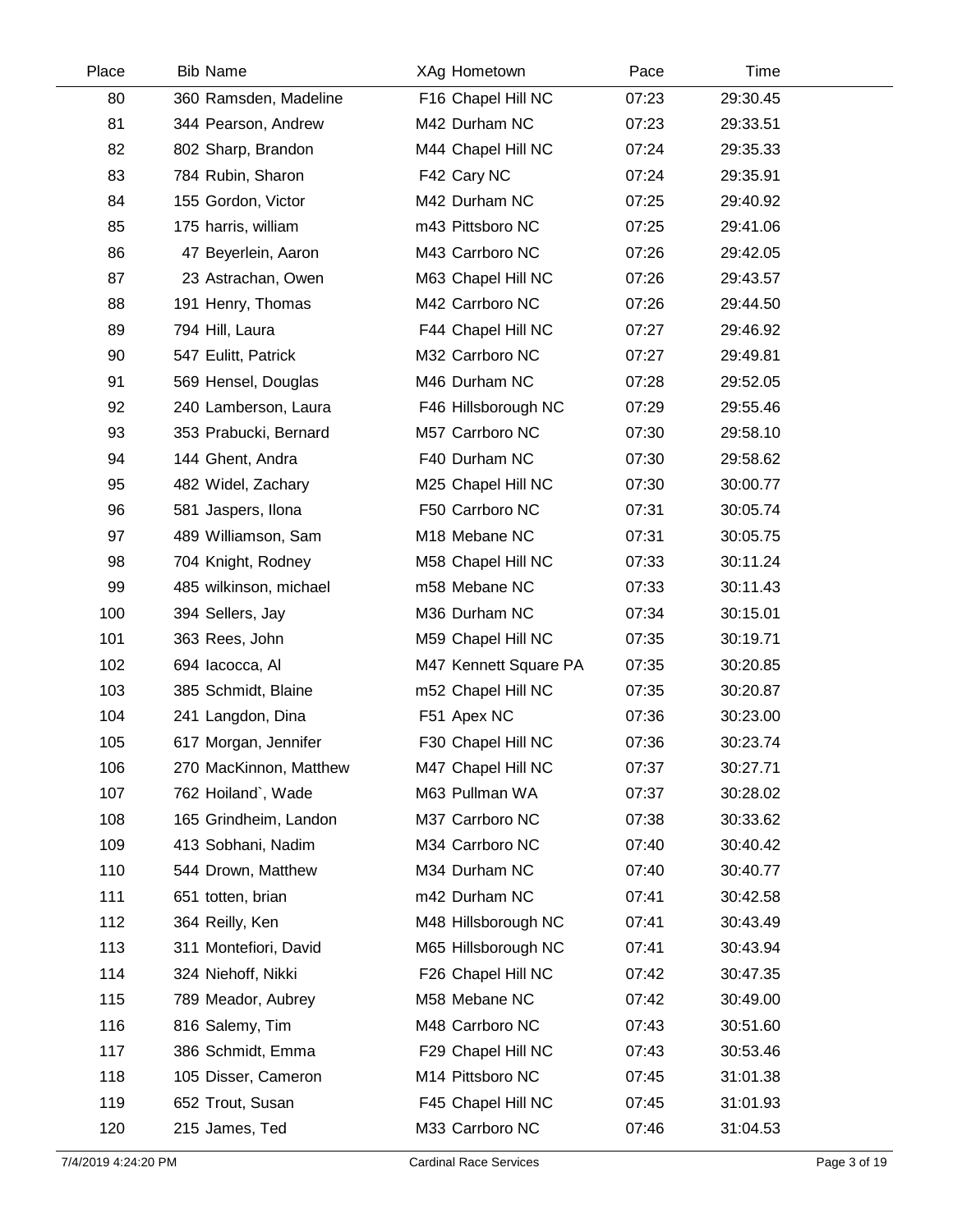| Place | <b>Bib Name</b>          | XAg Hometown        | Pace  | Time     |  |
|-------|--------------------------|---------------------|-------|----------|--|
| 121   | 666 Younts, JoAnna       | F51 Chapel Hill NC  | 07:47 | 31:07.74 |  |
| 122   | 310 Mitchell, Roger      | M69 Carrboro NC     | 07:47 | 31:08.73 |  |
| 123   | 812 Burton, Brandon      | M27 Mebane NC       | 07:47 | 31:09.96 |  |
| 124   | 397 Shaw, Ally           | F23 Chapel Hill NC  | 07:48 | 31:10.52 |  |
| 125   | 302 Meyer, Gerald        | M56 Carrboro NC     | 07:48 | 31:12.20 |  |
| 126   | 99 Coward, Will          | M45 DURHAM NC       | 07:48 | 31:14.00 |  |
| 127   | 542 DiFiore, Julia       | F28 Carrboro NC     | 07:49 | 31:14.15 |  |
| 128   | 389 Schreiber, Taylor    | M39 Durham NC       | 07:50 | 31:18.66 |  |
| 129   | 141 Garcia, Jamie        | F27 DURHAM NC       | 07:52 | 31:27.96 |  |
| 130   | 146 Gibson, Mary Lee     | F26 Durham NC       | 07:52 | 31:29.66 |  |
| 131   | 715 Mayer-Patel, Darshan | M14 Durham NC       | 07:52 | 31:29.98 |  |
| 132   | 236 Krieg, Robert        | M39 Chapel Hill NC  | 07:53 | 31:30.08 |  |
| 133   | 154 Gordon, Max          | M32 Durham NC       | 07:53 | 31:30.83 |  |
| 134   | 209 Huppert, David       | M41 Carrboro NC     | 07:56 | 31:42.76 |  |
| 135   | 407 Smith, Bruce         | M55 Mebane NC       | 07:57 | 31:48.34 |  |
| 136   | 582 Jensen, Brian        | M48 Chapel Hill NC  | 07:57 | 31:49.50 |  |
| 137   | 283 Matera, Kathy        | F56 Chapel Hill NC  | 07:57 | 31:49.92 |  |
| 138   | 511 billings, ed         | M57 Chapel Hill NC  | 07:58 | 31:50.75 |  |
| 139   | 393 Seils, Damon         | M46 Carrboro NC     | 07:58 | 31:52.44 |  |
| 140   | 142 Gardner, Joanne      | F64 Chapel Hill NC  | 07:59 | 31:54.67 |  |
| 141   | 509 Bailey, Phillip      | M66 Raleigh NC      | 07:59 | 31:56.62 |  |
| 142   | 664 Worthington, Arthur  | M28 Chapel Hill NC  | 07:59 | 31:57.21 |  |
| 143   | 83 Chilton, Paul         | M45 Efland NC       | 08:00 | 31:58.06 |  |
| 144   | 338 Palko, David         | M32 RALEIGH NC      | 08:00 | 31:59.83 |  |
| 145   | 365 Rhoads, Donald       | M46 Durham NC       | 08:00 | 31:59.97 |  |
| 146   | 708 Lebo, Dana           | F59 Chapel Hill NC  | 08:00 | 32:00.08 |  |
| 147   | 549 Feldman, Kimberly    | F32 Chapel Hill NC  | 08:00 | 32:01.84 |  |
| 148   | 139 Fruik, Angela        | F29 Durham NC       | 08:01 | 32:04.15 |  |
| 149   | 301 merritt, kathy       | F65 DURHAM NC       | 08:01 | 32:05.80 |  |
| 150   | 173 Hardy, David         | M59 Carrboro NC     | 08:03 | 32:10.22 |  |
| 151   | 675 Cawley, Grace        | F14 Carrboro NC     | 08:03 | 32:11.67 |  |
| 152   | 661 Windham, Scott       | M48 Chapel Hill NC  | 08:03 | 32:13.59 |  |
| 153   | 380 Ruff, Sarah          | F40 Chapel Hill NC  | 08:04 | 32:15.65 |  |
| 154   | 556 Haenel, Greg         | M54 GRAHAM NC       | 08:04 | 32:16.03 |  |
| 155   | 501 Yoder, Jason         | M46 Carrboro NC     | 08:05 | 32:18.73 |  |
| 156   | 259 Levintow, David      | M28 Washington DC   | 08:06 | 32:23.96 |  |
| 157   | 667 Younts, Ken          | M52 Chapel Hill NC  | 08:06 | 32:24.86 |  |
| 158   | 212 Ingram, Theodore     | M32 Carrboro NC     | 08:06 | 32:25.27 |  |
| 159   | 603 Maile, Laura         | F48 Hillsborough NC | 08:06 | 32:25.93 |  |
| 160   | 286 Matti, Michael       | M61 Durham NC       | 08:08 | 32:30.57 |  |
| 161   | 691 Herrick, Jeffrey     | M46 Carrboro NC     | 08:09 | 32:37.48 |  |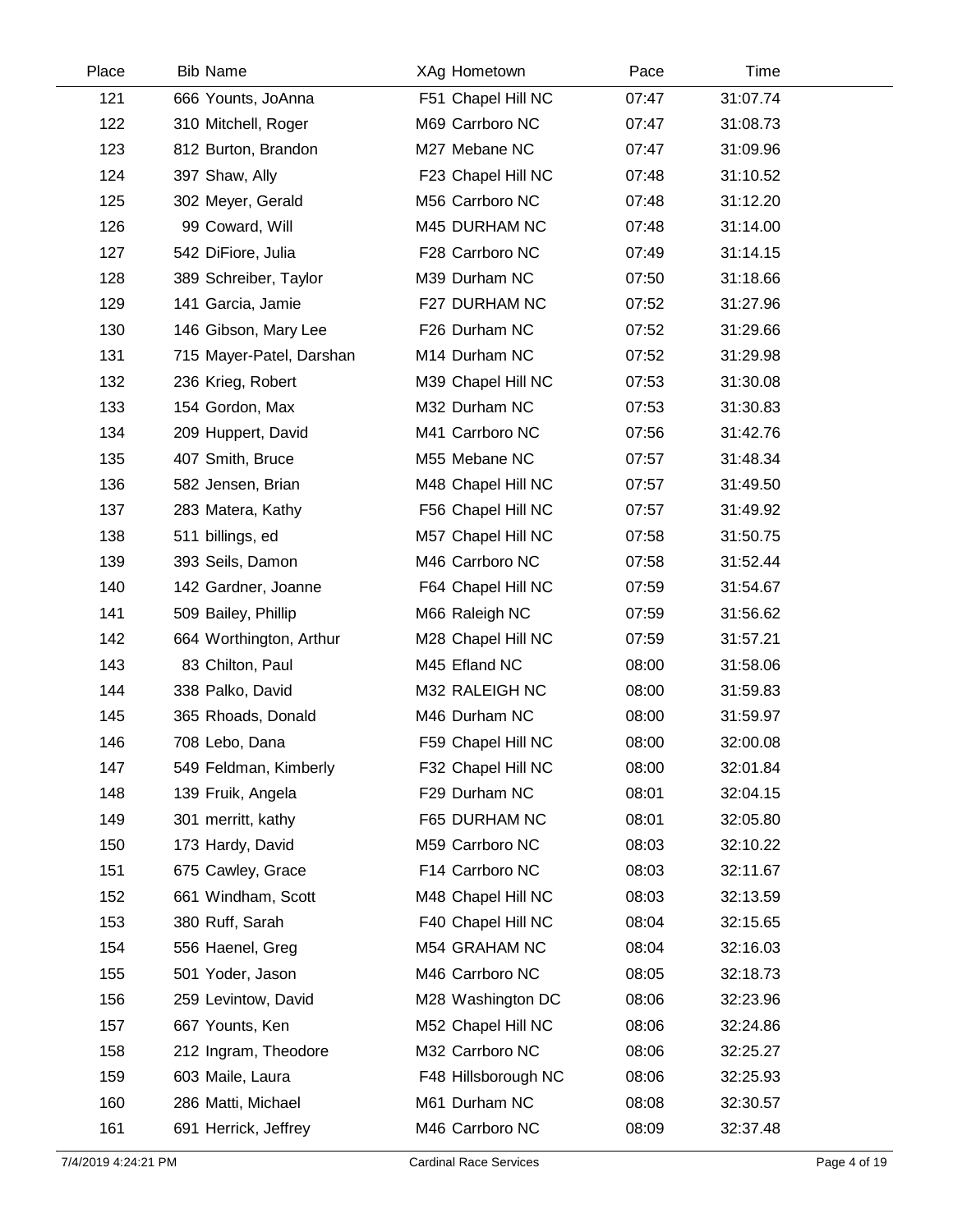| Place | <b>Bib Name</b>        | <b>XAg Hometown</b> | Pace  | Time     |  |
|-------|------------------------|---------------------|-------|----------|--|
| 162   | 239 Lamb, Oliver       | M28 Chapel Hill NC  | 08:10 | 32:38.69 |  |
| 163   | 156 Gordon, Will       | M14 Durham NC       | 08:11 | 32:43.82 |  |
| 164   | 590 Kilgallen, Brian   | M46 Chapel Hill NC  | 08:11 | 32:45.91 |  |
| 165   | 457 Velarde, Luis      | M27 CARY NC         | 08:12 | 32:49.16 |  |
| 166   | 799 Niemeyer, John     | M43 Chapel Hill NC  | 08:13 | 32:52.19 |  |
| 167   | 101 Crockett, Jason    | M42 DURHAM NC       | 08:13 | 32:52.30 |  |
| 168   | 424 Straub, Magdalena  | F28 Durham NC       | 08:14 | 32:55.87 |  |
| 169   | 480 Whittle, Daniel    | M56 Carrboro NC     | 08:15 | 32:59.05 |  |
| 170   | 562 Hart, Zeke         | M30 Chapel Hill NC  | 08:16 | 33:03.04 |  |
| 171   | 100 Coward V, Will     | M13 DURHAM NC       | 08:16 | 33:03.23 |  |
| 172   | 367 Rice, Gary         | M59 Mebane NC       | 08:16 | 33:05.40 |  |
| 173   | 743 wolf, sara         | F50 Chapel Hill NC  | 08:17 | 33:07.08 |  |
| 174   | 111 Edwards, Kevin     | M45 Hillsborough NC | 08:17 | 33:07.50 |  |
| 175   | 580 Jacobs, George     | M60 Pittsboro NC    | 08:17 | 33:09.98 |  |
| 176   | 190 Hemelt, Steve      | M37 Carrboro NC     | 08:18 | 33:11.87 |  |
| 177   | 152 Gordek, Harper     | M41 Chapel Hill NC  | 08:18 | 33:13.66 |  |
| 178   | 644 Tallon, Joanna     | F39 Chapel Hill NC  | 08:19 | 33:17.97 |  |
| 179   | 459 Venlet, Jessica    | F31 Carrboro NC     | 08:20 | 33:21.13 |  |
| 180   | 744 Young, Jessica     | F30 Chapel Hill NC  | 08:21 | 33:23.09 |  |
| 181   | 797 Siracusa, John     | M38 Chapel Hill NC  | 08:21 | 33:24.02 |  |
| 182   | 656 Walter, Stephanie  | F38 Carrboro NC     | 08:21 | 33:25.01 |  |
| 183   | 777 Meyer, John        | M56 Chapel Hill NC  | 08:22 | 33:27.21 |  |
| 184   | 670 Armstrong, Mike    | M59 Chapel Hill NC  | 08:22 | 33:27.77 |  |
| 185   | 414 Sparrow, Madeleine | F14 Chapel Hill NC  | 08:22 | 33:29.33 |  |
| 186   | 529 Caress, Baxter     | M9 Chapel Hill NC   | 08:22 | 33:29.43 |  |
| 187   | 625 Paul, Eric         | M61 Carrboro NC     | 08:22 | 33:29.99 |  |
| 188   | 558 Hardiman, Thomas   | M35 Chapel Hill NC  | 08:23 | 33:30.16 |  |
| 189   | 528 Caren, Neal        | M46 Chapel Hill NC  | 08:24 | 33:34.52 |  |
| 190   | 102 Curran, John       | M24 Carrboro NC     | 08:24 | 33:35.38 |  |
| 191   | 611 McGurk, Michael    | M26 Durham NC       | 08:25 | 33:39.35 |  |
| 192   | 657 Weinreb, Daniel    | M48 DURHAM NC       | 08:25 | 33:40.55 |  |
| 193   | 62 Brown, Corey        | M41 Chapel Hill NC  | 08:26 | 33:42.30 |  |
| 194   | 733 Stern, Richard     | M52 Carrboro NC     | 08:26 | 33:43.48 |  |
| 195   | 498 Wopat, Susan       | F27 Durham NC       | 08:26 | 33:43.53 |  |
| 196   | 272 Macleod, Kirstin   | f23 Chapel Hill NC  | 08:26 | 33:43.66 |  |
| 197   | 53 Boggess, John       | M54 Chapel Hill NC  | 08:26 | 33:44.85 |  |
| 198   | 32 Barnes, Dwight      | M43 Cary NC         | 08:27 | 33:47.15 |  |
| 199   | 382 Salemson, Jeremy   | M50 Chapel Hill NC  | 08:28 | 33:52.34 |  |
| 200   | 383 Saylor, Bonner     | F35 Chapel Hill NC  | 08:28 | 33:53.57 |  |
| 201   | 515 Bowen, Mimi        | F25 Durham NC       | 08:28 | 33:53.63 |  |
| 202   | 30 Baquero, Ashley     | F38 Durham NC       | 08:28 | 33:53.82 |  |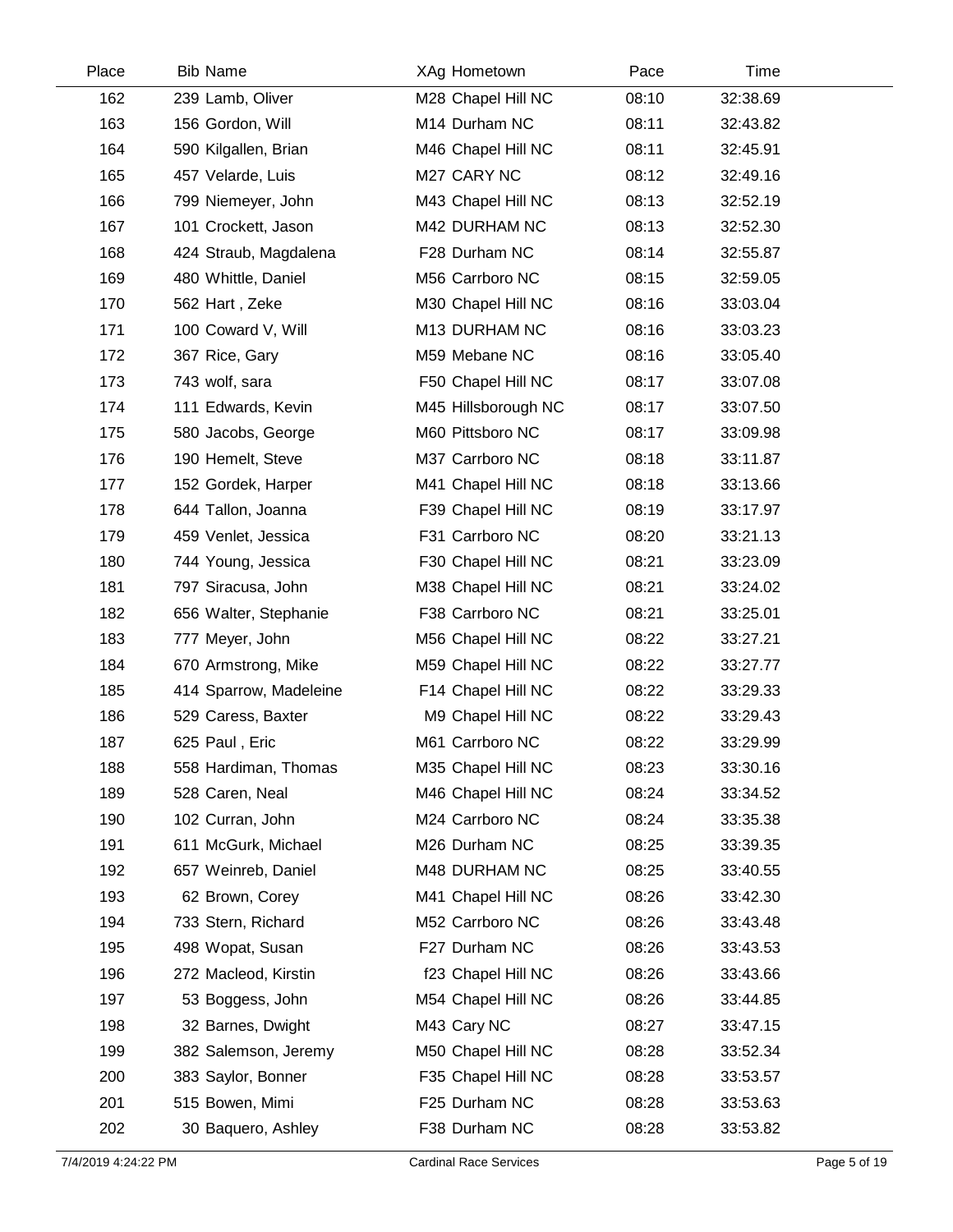| Place | <b>Bib Name</b>              | XAg Hometown       | Pace  | Time     |  |
|-------|------------------------------|--------------------|-------|----------|--|
| 203   | 469 Weaver, David            | M60 Chapel Hill NC | 08:29 | 33:54.41 |  |
| 204   | 289 McCarthy, Corrine        | F44 Chapel Hill NC | 08:29 | 33:54.72 |  |
| 205   | 496 Woodward, Kyle           | M34 Chapel Hill NC | 08:29 | 33:57.87 |  |
| 206   | 388 Schreiber, Nicolette     | F36 Durham NC      | 08:30 | 33:59.45 |  |
| 207   | 25 ATCHISON, MICHELE         | F47 Raleigh NC     | 08:30 | 33:59.62 |  |
| 208   | 465 Ward-Caviness, Cavin     | M32 Chapel Hill NC | 08:30 | 34:01.84 |  |
| 209   | 502 Zavadil, John            | M54 Cary NC        | 08:31 | 34:05.72 |  |
| 210   | 824 Chung, Timothy           | M33 Durham NC      | 08:32 | 34:06.29 |  |
| 211   | 499 Worsnip, Alex            | M31 Carrboro NC    | 08:32 | 34:08.87 |  |
| 212   | 555 Hadler, Wayne            | M65 Carrboro NC    | 08:32 | 34:09.70 |  |
| 213   | 277 Manturuk, Kim            | F47 Chapel Hill NC | 08:33 | 34:12.70 |  |
| 214   | 13 Alexander, John           | M52 Chapel Hill NC | 08:33 | 34:13.11 |  |
| 215   | 390 Scott, Basil             | M64 Chapel Hill NC | 08:34 | 34:15.61 |  |
| 216   | 404 Silver, Jay              | M63 Raleigh NC     | 08:34 | 34:15.87 |  |
| 217   | 275 Mangel, John             | M61 Morrisville NC | 08:34 | 34:16.70 |  |
| 218   | 325 Northen, John            | M69 Chapel Hill NC | 08:34 | 34:17.15 |  |
| 219   | 252 Lee, James               | M9 Chapel Hill NC  | 08:35 | 34:19.17 |  |
| 220   | 746 Vaught, Michael          | M61 Chapel Hill NC | 08:35 | 34:19.88 |  |
| 221   | 309 Min, Sherene             | F47 Chapel Hill NC | 08:35 | 34:20.23 |  |
| 222   | 530 Carroll, Sarah           | F41 Carrboro NC    | 08:35 | 34:21.91 |  |
| 223   | 114 Escamilla Martinez, Jose | M43 Carrboro NC    | 08:36 | 34:24.28 |  |
| 224   | 211 Ingram, Lara             | F32 Carrboro NC    | 08:36 | 34:24.68 |  |
| 225   | 230 Kent, Erin               | F40 Chapel Hill NC | 08:37 | 34:26.56 |  |
| 226   | 680 Field, Kevin             | M23 Chapel Hill NC | 08:38 | 34:31.51 |  |
| 227   | 294 McLane, Patrick          | M28 RALEIGH NC     | 08:38 | 34:33.19 |  |
| 228   | 627 Podkul, Tim              | M38 Chapel Hill NC | 08:38 | 34:33.33 |  |
| 229   | 703 Kennedy, Katherine       | F36 Durham NC      | 08:38 | 34:33.89 |  |
| 230   | 347 Philip, Doug             | M43 Durham NC      | 08:39 | 34:35.49 |  |
| 231   | 336 Overdahl, Kirsten        | F26 DURHAM NC      | 08:40 | 34:39.81 |  |
| 232   | 631 Roberts, Sarah           | F39 Pullman WA     | 08:40 | 34:40.06 |  |
| 233   | 720 Ollila, Mary             | F54 Chapel Hill NC | 08:41 | 34:42.94 |  |
| 234   | 727 Ringelberg, Nicholas     | M24 Carrboro NC    | 08:41 | 34:45.92 |  |
| 235   | 229 Kauftheil, Randy         | M60 Chapel Hill NC | 08:42 | 34:46.68 |  |
| 236   | 188 Heller, Eric             | M30 Findlay OH     | 08:42 | 34:47.56 |  |
| 237   | 807 Hicks, Estean            | M14 Mebane NC      | 08:42 | 34:49.26 |  |
| 238   | 256 Lester, Anna             | F13 Morgantown WV  | 08:43 | 34:51.94 |  |
| 239   | 639 Sorgi, Kate              | F20 Chapel Hill NC | 08:43 | 34:53.28 |  |
| 240   | 792 Clossick, Tina           | F47 Chapel Hill NC | 08:43 | 34:53.42 |  |
| 241   | 246 Law, Aidan               | M13 Chapel Hill NC | 08:45 | 34:58.98 |  |
| 242   | 578 Isenstein, Arin          | F40 Chapel Hill NC | 08:45 | 34:59.94 |  |
| 243   | 798 Hill, Dan                | M42 Chapel Hill NC | 08:45 | 35:00.89 |  |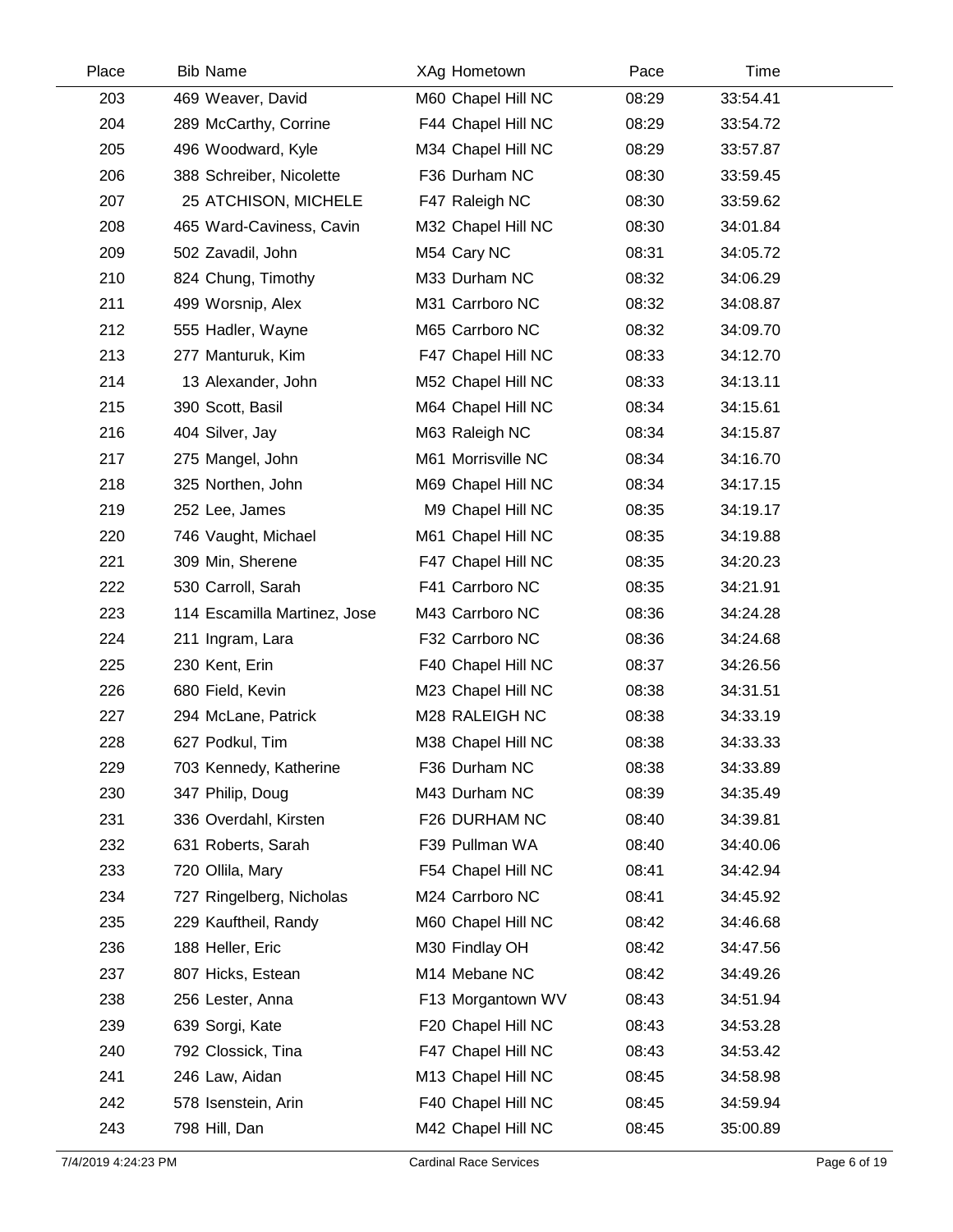| Place | <b>Bib Name</b>         | <b>XAg Hometown</b>  | Pace  | Time     |  |
|-------|-------------------------|----------------------|-------|----------|--|
| 244   | 329 O'Brien, Sarah      | F37 Chapel Hill NC   | 08:46 | 35:02.16 |  |
| 245   | 432 Szymkowski, Mary    | F56 DURHAM NC        | 08:46 | 35:02.95 |  |
| 246   | 128 Finch, Ruth         | F43 Apex NC          | 08:46 | 35:04.62 |  |
| 247   | 699 Kasten, Michael     | M47 Chapel Hill NC   | 08:47 | 35:07.18 |  |
| 248   | 260 Levintow, Sara      | F30 Chapel Hill NC   | 08:47 | 35:08.78 |  |
| 249   | 378 Rubinas, Pete       | M43 Pittsboro NC     | 08:48 | 35:10.91 |  |
| 250   | 433 Taekman, Josh       | M22 Carrboro NC      | 08:48 | 35:12.09 |  |
| 251   | 771 Alexander, Sophia   | F17 Newport Beach CA | 08:49 | 35:14.46 |  |
| 252   | 672 Beaver, Melinda     | F38 Durham NC        | 08:49 | 35:15.11 |  |
| 253   | 688 Griffin, Shauna     | F42 Durham NC        | 08:50 | 35:18.40 |  |
| 254   | 417 stein, jaime        | f47 Carrboro NC      | 08:50 | 35:19.68 |  |
| 255   | 441 Thomas, Sonia       | F52 Chapel Hill NC   | 08:51 | 35:24.00 |  |
| 256   | 298 McNeilly, Kevin     | F67 Carrboro NC      | 08:52 | 35:29.40 |  |
| 257   | 263 Lilly, Amy          | F29 Chapel Hill NC   | 08:54 | 35:34.28 |  |
| 258   | 767 Campos, David       | M11 Carrboro NC      | 08:55 | 35:39.83 |  |
| 259   | 187 Heiser, Sarah       | F70 Chapel Hill NC   | 08:55 | 35:41.63 |  |
| 260   | 810 Elmore, Wesley      | M59                  | 08:55 | 35:41.72 |  |
| 261   | 402 Shubert, Tiffany    | F49 Chapel Hill NC   | 08:56 | 35:42.33 |  |
| 262   | 579 Ivey, Benjamin      | M28 Chapel Hill NC   | 08:56 | 35:42.96 |  |
| 263   | 43 Berger, Casey        | F31 Carrboro NC      | 08:56 | 35:43.46 |  |
| 264   | 31 Barbee, Blaine       | F36 Chapel Hill NC   | 08:57 | 35:46.30 |  |
| 265   | 169 Handly, Brian       | M42 Durham NC        | 08:57 | 35:47.54 |  |
| 266   | 315 Mullis, Randy       | M59 Carrboro NC      | 08:57 | 35:47.70 |  |
| 267   | 359 Ramsden, Dale       | M55 Chapel Hill NC   | 08:58 | 35:51.44 |  |
| 268   | 634 Rose, Josh          | M54 Chapel Hill NC   | 08:58 | 35:52.45 |  |
| 269   | 170 Handly, Erin        | F37 Durham NC        | 08:59 | 35:54.80 |  |
| 270   | 305 Michel, Karin       | F44 Hillsborough NC  | 08:59 | 35:55.96 |  |
| 271   | 18 anderson, august     | M31                  | 08:59 | 35:56.85 |  |
| 272   | 219 Johnson, Steven     | M31 Chapel Hill NC   | 09:00 | 35:58.00 |  |
| 273   | 218 Johnson, Michelle   | F28 DURHAM NC        | 09:00 | 35:59.53 |  |
| 274   | 255 LePere, Nicole      | F30 Richmond VA      | 09:00 | 36:00.76 |  |
| 275   | 362 Ratner, Shana       | F39 Carrboro NC      | 09:00 | 36:00.94 |  |
| 276   | 518 Brewer, Abigail     | F27 Carrboro NC      | 09:01 | 36:05.65 |  |
| 277   | 527 Carbaugh, Michael   | M31 Carrboro NC      | 09:01 | 36:05.81 |  |
| 278   | 712 Mabrey, Thomas      | M61 Durham NC        | 09:02 | 36:06.54 |  |
| 279   | 685 Gale, w. Patrick    | M45 Carrboro NC      | 09:02 | 36:07.24 |  |
| 280   | 317 Murphy, Brian       | M55 Durham NC        | 09:02 | 36:09.32 |  |
| 281   | 80 Chesser, William     | M56 Durham NC        | 09:03 | 36:10.12 |  |
| 282   | 448 Trocki, Aaron       | M41 Carrboro NC      | 09:03 | 36:12.67 |  |
| 283   | 609 McGurk, Christopher | M58 West Chester PA  | 09:03 | 36:12.93 |  |
| 284   | 689 Grooms, Todd        | m46 Hillsborough NC  | 09:03 | 36:13.81 |  |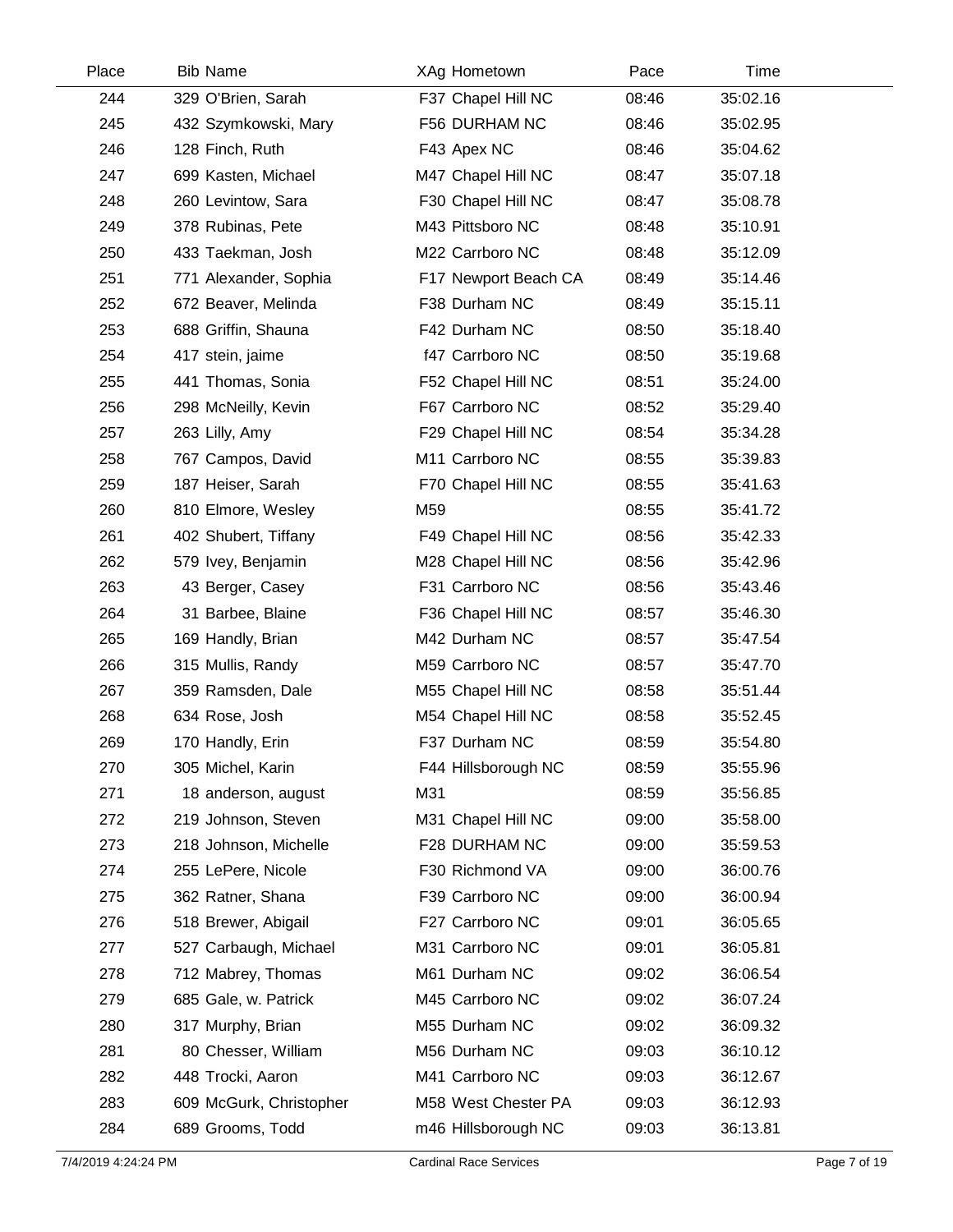| Place | <b>Bib Name</b>            | XAg Hometown        | Pace  | Time     |  |
|-------|----------------------------|---------------------|-------|----------|--|
| 285   | 543 Douglass, Robert       | M38 Chapel Hill NC  | 09:04 | 36:15.41 |  |
| 286   | 249 Lee, Andy              | M13 Chapel Hill NC  | 09:05 | 36:19.02 |  |
| 287   | 198 Holland, Holly         | F57 Chapel Hill NC  | 09:05 | 36:19.12 |  |
| 288   | 766 Campos, Austin         | M11 Carrboro NC     | 09:06 | 36:23.29 |  |
| 289   | 533 Chanon, Vicki          | F39 Chapel Hill NC  | 09:06 | 36:25.80 |  |
| 290   | 574 Holtry, Matthew        | M40 Chapel Hill NC  | 09:07 | 36:27.03 |  |
| 291   | 510 Bennett, Caroline      | F22 Washington DC   | 09:07 | 36:27.91 |  |
| 292   | 750 Shank, James           | M59 Chapel Hill NC  | 09:08 | 36:32.80 |  |
| 293   | 748 Astrike, Nancy         | F54 Durham NC       | 09:08 | 36:33.20 |  |
| 294   | 419 Stevens, Bruce         | M48 Chapel Hill NC  | 09:08 | 36:33.42 |  |
| 295   | 781 Elliott, Joanneke      | F55 Chapel Hill NC  | 09:08 | 36:33.66 |  |
| 296   | 420 Stevens, Sharon        | F46 Chapel Hill NC  | 09:08 | 36:33.69 |  |
| 297   | 84 Chilton, Teresa         | F43 Efland NC       | 09:11 | 36:43.12 |  |
| 298   | 811 Harrawood, Emily       | F32 Carrboro NC     | 09:12 | 36:47.07 |  |
| 299   | 592 Kinyamu, Harriet       | F54 Cary NC         | 09:13 | 36:51.14 |  |
| 300   | 247 Law, William           | M40 Chapel Hill NC  | 09:13 | 36:51.83 |  |
| 301   | 759 Avery, Christy         | F42 Carrboro NC     | 09:15 | 36:58.16 |  |
| 302   | 148 Glass-Steel, Christine | F44 Chapel Hill NC  | 09:17 | 37:07.22 |  |
| 303   | 166 Grogan, Kelley         | F54 Durham NC       | 09:17 | 37:09.27 |  |
| 304   | 306 Millard, Krista        | F46 Pittsboro NC    | 09:18 | 37:10.25 |  |
| 305   | 299 McVeigh, Patrick       | M58 Chapel Hill NC  | 09:18 | 37:11.30 |  |
| 306   | 508 Ayers, Nora            | F29 Durham NC       | 09:18 | 37:11.36 |  |
| 307   | 676 Cawley, Michelle       | F48 Carrboro NC     | 09:18 | 37:12.07 |  |
| 308   | 801 Sharp, Elizabeth       | F40 Chapel Hill NC  | 09:19 | 37:16.84 |  |
| 309   | 571 Hinson-Hume, Kate      | F12 Carrboro NC     | 09:20 | 37:19.88 |  |
| 310   | 194 Hoffman, Steve         | M44 Durham NC       | 09:20 | 37:20.10 |  |
| 311   | 741 Werden, Andrew         | M52 Chapel Hill NC  | 09:20 | 37:20.50 |  |
| 312   | 575 Hume, Kara             | F44 Carrboro NC     | 09:20 | 37:21.89 |  |
| 313   | 604 Mascenik, Angela       | F41 Carrboro NC     | 09:21 | 37:23.22 |  |
| 314   | 765 Tomaszewski, Brianne   | F29 Chapel Hill NC  | 09:21 | 37:24.37 |  |
| 315   | 512 Blesh, Sean            | M51 Raleigh NC      | 09:21 | 37:25.54 |  |
| 316   | 206 Hudec, Thaddeus        | M11 Chapel Hill NC  | 09:22 | 37:27.43 |  |
| 317   | 333 Orange, Amy            | F47 Hillsborough NC | 09:23 | 37:30.19 |  |
| 318   | 823 VanderLoop, Maria      | F45 Snow Camp NC    | 09:24 | 37:35.79 |  |
| 319   | 12 Alexander, Emily        | F21 Chapel Hill NC  | 09:25 | 37:39.65 |  |
| 320   | 709 Lekan, Deborah         | F64 Chapel Hill NC  | 09:25 | 37:39.75 |  |
| 321   | 72 Carr, Tom               | M69 Hillsborough NC | 09:25 | 37:40.37 |  |
| 322   | 164 Griffin, Tom           | M74 Cary NC         | 09:25 | 37:40.63 |  |
| 323   | 608 McDonald, Jean         | F57 Chapel Hill NC  | 09:26 | 37:44.18 |  |
| 324   | 68 Burr, Matt              | M39 Carrboro NC     | 09:27 | 37:49.83 |  |
| 325   | 257 Lester, Bryant         | M10 Morgantown WV   | 09:28 | 37:51.74 |  |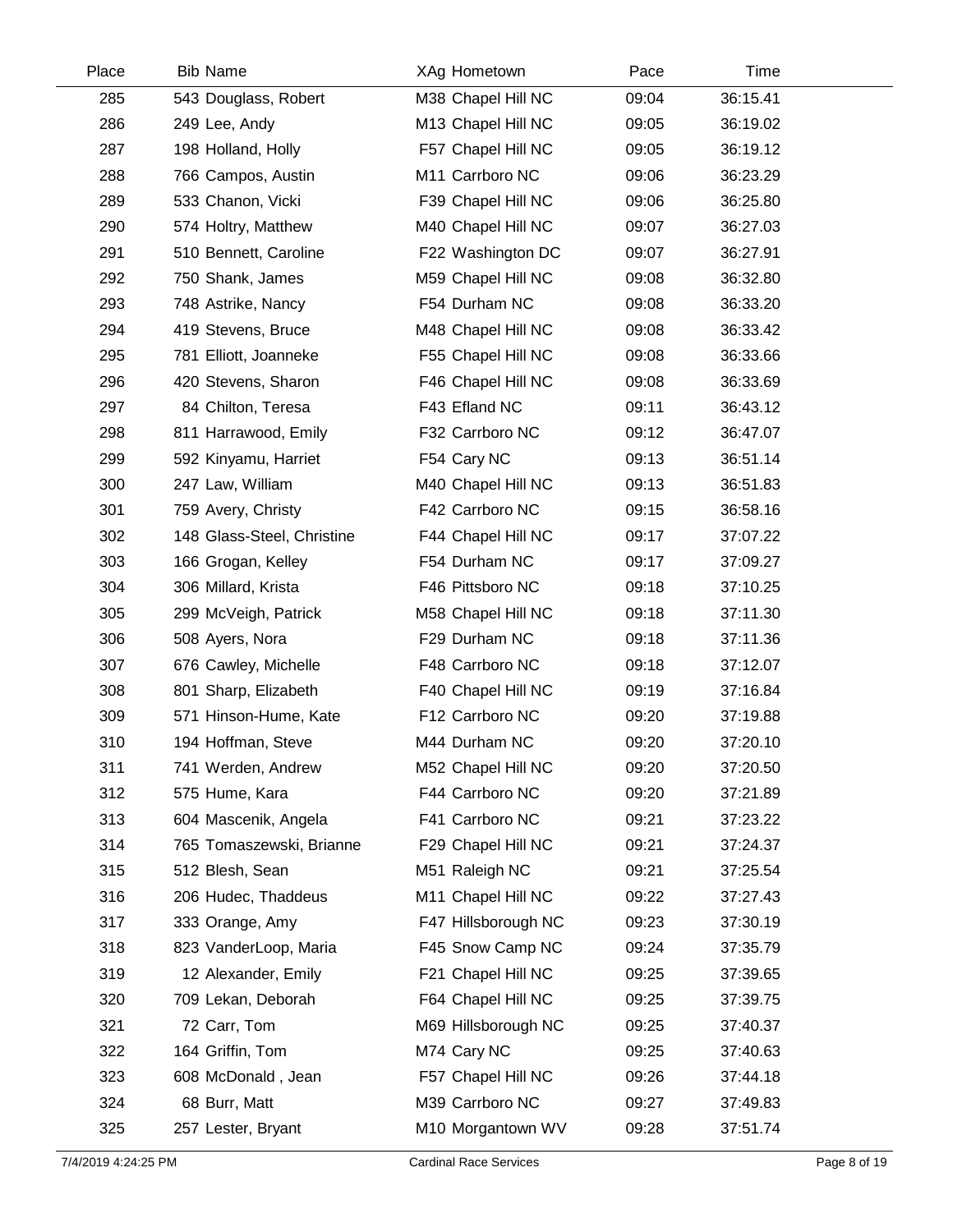| Place | <b>Bib Name</b>           | XAg Hometown        | Pace  | Time     |  |
|-------|---------------------------|---------------------|-------|----------|--|
| 326   | 288 McCallion, Megan      | F48 Chapel Hill NC  | 09:29 | 37:55.81 |  |
| 327   | 513 Boggess, Emma         | F21 Chapel Hill NC  | 09:29 | 37:56.61 |  |
| 328   | 718 Nagy, Ashley          | F36 Chapel Hill NC  | 09:29 | 37:57.79 |  |
| 329   | 723 Reed, Ron             | M37 Chapel Hill NC  | 09:30 | 38:00.08 |  |
| 330   | 381 Sacks, Lauren         | F40 Carrboro NC     | 09:31 | 38:03.47 |  |
| 331   | 822 Gravatt, Catherine    | F45 Chapel Hill NC  | 09:31 | 38:03.54 |  |
| 332   | 456 Vanasek, Meghan       | F36 Durham NC       | 09:31 | 38:03.61 |  |
| 333   | 598 Lohmer, Lauren        | F32 Durham NC       | 09:31 | 38:05.15 |  |
| 334   | 629 Porter, Warren        | M49 Chapel Hill NC  | 09:32 | 38:08.07 |  |
| 335   | 437 Taylor, Ryan          | M39 Norcross GA     | 09:32 | 38:09.47 |  |
| 336   | 597 Lohmer, Daniel        | M32 Durham NC       | 09:33 | 38:11.37 |  |
| 337   | 476 WHALEN, krista        | F29 Durham NC       | 09:33 | 38:12.53 |  |
| 338   | 50 Binkley, Derek         | M35 Carrboro NC     | 09:33 | 38:12.76 |  |
| 339   | 411 Snipes, Andy          | M33 Carrboro NC     | 09:34 | 38:14.21 |  |
| 340   | 177 Harrison, William     | M13 Chapel Hill NC  | 09:34 | 38:14.92 |  |
| 341   | 795 Pratte, Stacy         | F48                 | 09:34 | 38:16.29 |  |
| 342   | 127 Finch, Kenny          | M44 Apex NC         | 09:35 | 38:19.08 |  |
| 343   | 278 Manuck, Tracy         | F41 Chapel Hill NC  | 09:35 | 38:19.60 |  |
| 344   | 76 Cavanaugh, Mark        | m45 Chapel Hill NC  | 09:36 | 38:23.48 |  |
| 345   | 136 Francis, Stan         | M52 Chapel Hill NC  | 09:36 | 38:25.14 |  |
| 346   | 610 McGurk, Kathleen      | F57 West Chester PA | 09:37 | 38:26.07 |  |
| 347   | 262 Li, Vivian            | F61 Durham NC       | 09:37 | 38:26.66 |  |
| 348   | 711 Lubrano, Meghan       | F44 Chapel Hill NC  | 09:37 | 38:28.00 |  |
| 349   | 444 Thuesen, Sarah        | F46 Carrboro NC     | 09:37 | 38:28.86 |  |
| 350   | 438 Tchir, Cherrie        | F55 Chapel Hill NC  | 09:38 | 38:30.13 |  |
| 351   | 471 Wessell, Laura        | F51 Hillsborough NC | 09:38 | 38:31.82 |  |
| 352   | 588 Kelly, Abby           | F34 Carrboro NC     | 09:38 | 38:32.75 |  |
| 353   | 648 Thomas, Courtney      | M42 Chapel Hill NC  | 09:38 | 38:33.85 |  |
| 354   | 176 Harrison, Stuart      | M46 Chapel Hill NC  | 09:39 | 38:34.25 |  |
| 355   | 316 Mullis, Robin         | F61 Carrboro NC     | 09:40 | 38:38.17 |  |
| 356   | 264 long, robert          | m68 Chapel Hill NC  | 09:41 | 38:42.88 |  |
| 357   | 761 Dallesandro, James    | M49 Pittsboro NC    | 09:41 | 38:44.05 |  |
| 358   | 33 Barnes, Edward         | M46 Durham NC       | 09:41 | 38:44.24 |  |
| 359   | 461 Wade, Michael         | M60 Hillsborough NC | 09:41 | 38:45.27 |  |
| 360   | 274 mandeville-long, anne | f60 Chapel Hill NC  | 09:41 | 38:45.54 |  |
| 361   | 202 Hopper, Marie         | F39 Pittsboro NC    | 09:42 | 38:47.14 |  |
| 362   | 427 Strick, Rebecca       | F40 Chapel Hill NC  | 09:42 | 38:49.02 |  |
| 363   | 426 Strick, Patrick       | M40 Chapel Hill NC  | 09:42 | 38:49.10 |  |
| 364   | 436 Taylor, Ken           | M56 Chapel Hill NC  | 09:43 | 38:51.31 |  |
| 365   | 51 Blue, Christopher      | M51 Chapel Hill NC  | 09:43 | 38:51.63 |  |
| 366   | 56 Bossert, Kellie        | F37 Siler City NC   | 09:43 | 38:51.71 |  |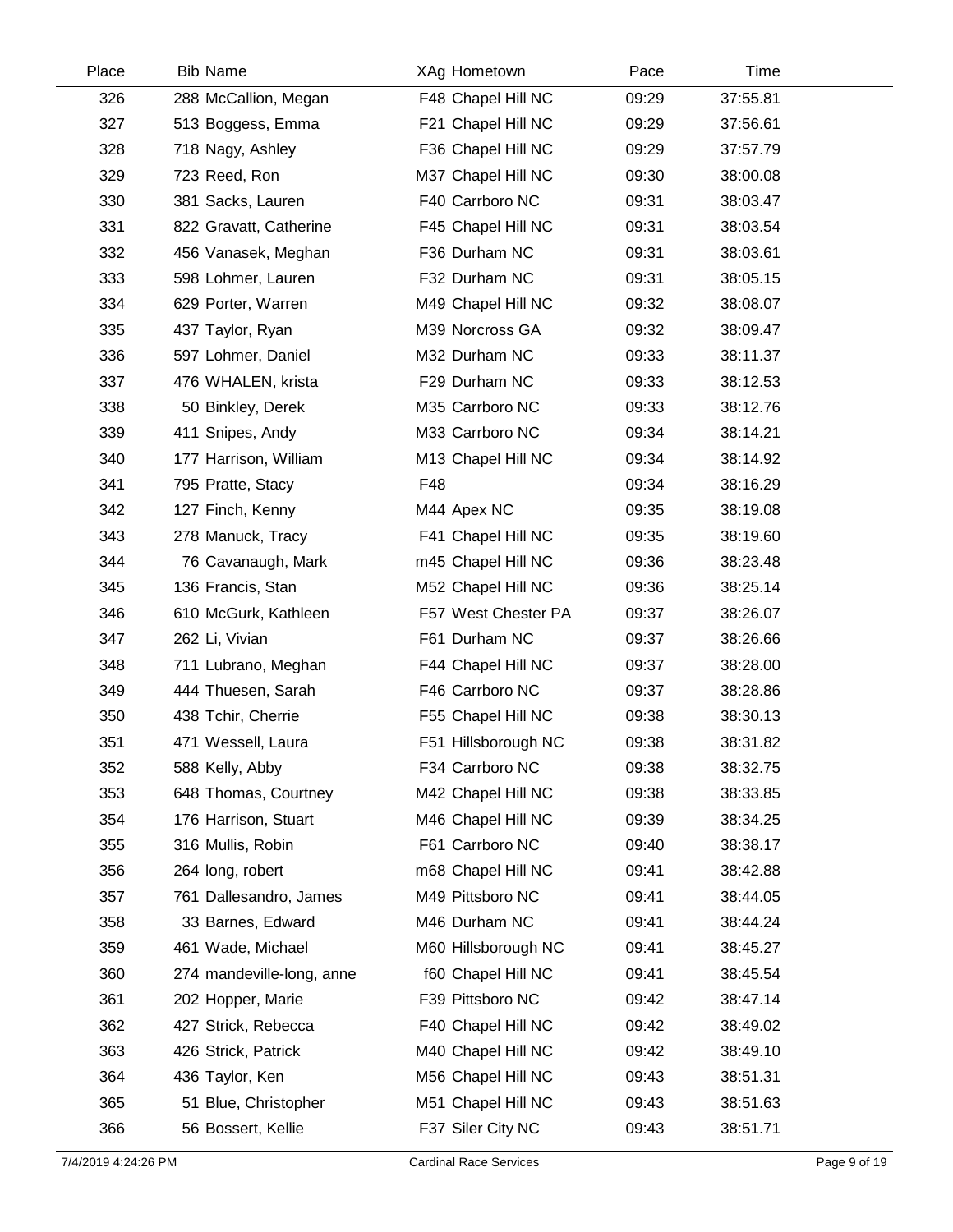| Place | <b>Bib Name</b>            | XAg Hometown         | Pace  | Time     |  |
|-------|----------------------------|----------------------|-------|----------|--|
| 367   | 729 Sanford, Lauren        | F38 Chapel Hill NC   | 09:43 | 38:53.18 |  |
| 368   | 728 Rojas Sarmiento, Tomas | M17 Chapel Hill NC   | 09:44 | 38:57.11 |  |
| 369   | 119 Feeney, Tatyana        | F50 Chapel Hill NC   | 09:45 | 38:59.17 |  |
| 370   | 400 Shilling, Michael      | M59 Durham NC        | 09:46 | 39:02.61 |  |
| 371   | 108 Doub, Shawn            | M50 Hagerstown MD    | 09:46 | 39:02.94 |  |
| 372   | 819 Woodlieff, Dan         | M56 Durham NC        | 09:46 | 39:03.98 |  |
| 373   | 369 Riddle, Brady          | M47 Chapel Hill NC   | 09:46 | 39:04.73 |  |
| 374   | 693 Hotelling, Jim         | M72 Chapel Hill NC   | 09:46 | 39:05.09 |  |
| 375   | 793 Veal, Matthew          | M41 Morrisville NC   | 09:46 | 39:05.52 |  |
| 376   | 826 Hesse, Marcus          | M33 Chapel Hill NC   | 09:47 | 39:06.39 |  |
| 377   | 540 Cross, Alexander       | M38 Chapel Hill NC   | 09:47 | 39:07.56 |  |
| 378   | 167 Hamilton, Whatley      | F23 Raleigh NC       | 09:47 | 39:08.05 |  |
| 379   | 449 Trocki, Maren          | F40 Carrboro NC      | 09:47 | 39:09.23 |  |
| 380   | 786 Lee, Christopher       | M46 Chapel Hill NC   | 09:48 | 39:11.12 |  |
| 381   | 193 Hessling, Peter        | M66 Durham NC        | 09:48 | 39:12.51 |  |
| 382   | 412 Snyder, Rachel         | F28 Arlington VA     | 09:48 | 39:13.83 |  |
| 383   | 410 Smith Leissner, Robin  | F42 Durham NC        | 09:49 | 39:17.32 |  |
| 384   | 195 Hogan, Elizabeth       | <b>f48 DURHAM NC</b> | 09:49 | 39:17.78 |  |
| 385   | 787 Lee, Jennifer          | F46 Chapel Hill NC   | 09:49 | 39:17.93 |  |
| 386   | 131 Flournoy, Paul         | M23 Raleigh NC       | 09:50 | 39:19.43 |  |
| 387   | 561 hart, sarah            | f39 Durham NC        | 09:50 | 39:20.40 |  |
| 388   | 632 Rogers, Kim            | F47 Carrboro NC      | 09:51 | 39:23.40 |  |
| 389   | 677 DeMarcus, Forrest      | M42 Carrboro NC      | 09:51 | 39:23.79 |  |
| 390   | 181 Hassin, Bryan          | M40 Chapel Hill NC   | 09:51 | 39:24.51 |  |
| 391   | 790 Lee, Sophia            | F16 Chapel Hill NC   | 09:51 | 39:25.70 |  |
| 392   | 783 Blatnick, Brandon      | M34 Arlington VA     | 09:52 | 39:26.10 |  |
| 393   | 65 Bryson, Andrew          | M31 Pittsboro NC     | 09:52 | 39:29.41 |  |
| 394   | 551 Furlong, Maureen       | F48 Chapel Hill NC   | 09:53 | 39:30.19 |  |
| 395   | 484 Wilkinson, Kari        | F57 Mebane NC        | 09:53 | 39:32.28 |  |
| 396   | 570 Hicks, Brenna          | F22 Mebane NC        | 09:53 | 39:32.76 |  |
| 397   | 399 Sherman, Jenn          | F38 Chapel Hill NC   | 09:53 | 39:33.41 |  |
| 398   | 174 Harkins, Heidi         | F55 Chapel Hill NC   | 09:55 | 39:40.47 |  |
| 399   | 431 Swinney, Felicia       | F38 Pittsboro NC     | 09:55 | 39:40.66 |  |
| 400   | 541 Cross, Allyson         | F39 Chapel Hill NC   | 09:55 | 39:41.44 |  |
| 401   | 110 Eberius, Rachel        | F25 Bel Air MD       | 09:55 | 39:41.76 |  |
| 402   | 760 Dallesamdro, Cheyenne  | F45 Pittsboro NC     | 09:55 | 39:41.83 |  |
| 403   | 307 Mills, Karin           | F53 Carrboro NC      | 09:56 | 39:45.27 |  |
| 404   | 335 Ortolano III, Nicholas | M35 Durham NC        | 09:57 | 39:48.45 |  |
| 405   | 334 ortolano, jessica      | F36 Durham NC        | 09:57 | 39:48.49 |  |
| 406   | 95 Corbin, Ryan            | M31 Apex NC          | 09:58 | 39:50.96 |  |
| 407   | 27 Ayers, Brandon          | M35 Carrboro NC      | 09:58 | 39:51.93 |  |
|       |                            |                      |       |          |  |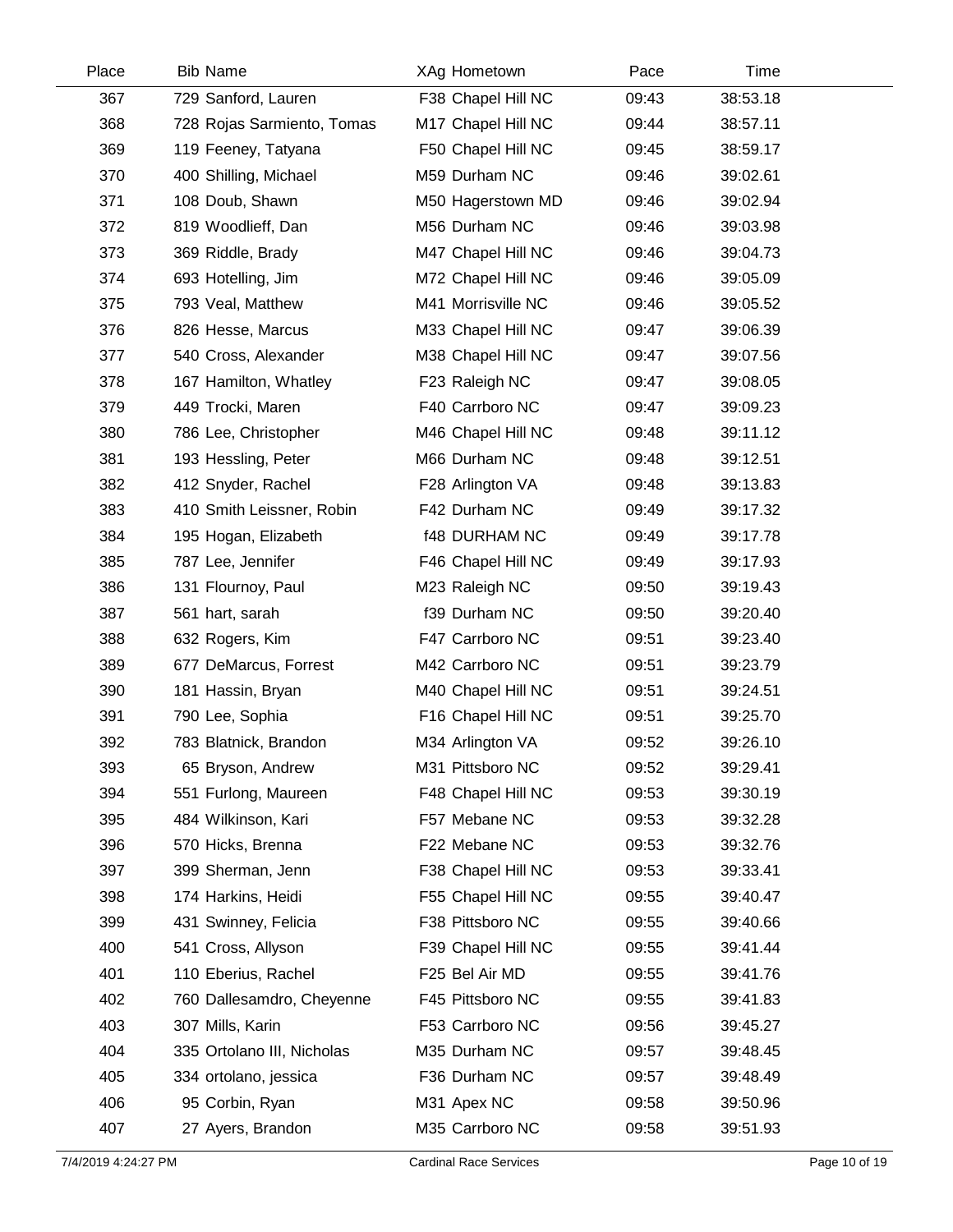| Place | <b>Bib Name</b>          | XAg Hometown        | Pace  | Time     |  |
|-------|--------------------------|---------------------|-------|----------|--|
| 408   | 160 Graham, Mark         | M65 Cary NC         | 09:59 | 39:55.61 |  |
| 409   | 701 Kay, Kevin           | M42 Hillsborough NC | 10:00 | 40:00.17 |  |
| 410   | 66 Bryson, Vicky         | F42 Chapel Hill NC  | 10:02 | 40:06.97 |  |
| 411   | 451 Tsihlis, Nick        | M41 Carrboro NC     | 10:02 | 40:07.76 |  |
| 412   | 297 McNaughton, Michelle | F45 Chapel Hill NC  | 10:02 | 40:08.50 |  |
| 413   | 669 Armstrong, Jen       | F57 Chapel Hill NC  | 10:02 | 40:08.85 |  |
| 414   | 332 ONeill, Kelsey       | F33 Carrboro NC     | 10:02 | 40:08.97 |  |
| 415   | 663 Wojcik, Deb          | F44 Chapel Hill NC  | 10:03 | 40:10.15 |  |
| 416   | 45 Berreth, Meg          | F48 Carrboro NC     | 10:03 | 40:11.26 |  |
| 417   | 244 Lasseter, Sarah      | F30 Durham NC       | 10:03 | 40:13.36 |  |
| 418   | 243 Lasseter, Patrick    | M32 Durham NC       | 10:03 | 40:13.85 |  |
| 419   | 640 Stahlsmith, Zachary  | M24 Chapel Hill NC  | 10:04 | 40:16.01 |  |
| 420   | 647 Tester, Carson       | F26 Chapel Hill NC  | 10:04 | 40:16.22 |  |
| 421   | 266 Lynch, Nicklaus      | M28 Carrboro NC     | 10:04 | 40:17.62 |  |
| 422   | 637 Shull, DeeDee        | F55 Chapel Hill NC  | 10:06 | 40:22.88 |  |
| 423   | 408 Smith, Katrina       | F54 Mebane NC       | 10:06 | 40:24.80 |  |
| 424   | 464 Wahlstrom, Torey     | F50 Chapel Hill NC  | 10:07 | 40:26.09 |  |
| 425   | 281 Marsden, Jessica     | F32 Carrboro NC     | 10:07 | 40:29.44 |  |
| 426   | 304 Meyer, Kristin       | F26 Carrboro NC     | 10:07 | 40:29.61 |  |
| 427   | 589 Keverline, Kelsey    | F24 Carrboro NC     | 10:07 | 40:29.94 |  |
| 428   | 692 Hoogervorst, Amy     | F51 Chapel Hill NC  | 10:08 | 40:31.25 |  |
| 429   | 342 Pearson, Adrienne    | F28 Carrboro NC     | 10:08 | 40:32.61 |  |
| 430   | 596 lee, dennis          | m31 Brooklyn NY     | 10:11 | 40:43.16 |  |
| 431   | 700 Kasten, Tracy        | F47 Chapel Hill NC  | 10:11 | 40:44.74 |  |
| 432   | 158 Grabowski, Chuck     | M44 Chapel Hill NC  | 10:12 | 40:47.62 |  |
| 433   | 434 Tait, Brittney       | F28 Whitsett NC     | 10:12 | 40:48.00 |  |
| 434   | 75 Catherall, David      | M26 DURHAM NC       | 10:13 | 40:53.71 |  |
| 435   | 516 Bowers, David        | M45 Carrboro NC     | 10:14 | 40:54.02 |  |
| 436   | 418 Sterling, Anna       | F40 Hillsborough NC | 10:14 | 40:55.00 |  |
| 437   | 233 Kohrman, Richard     | M71 Mebane NC       | 10:14 | 40:57.88 |  |
| 438   | 452 Tweedy, Jonathan     | M40 Carrboro NC     | 10:15 | 40:58.58 |  |
| 439   | 415 Stantial, Nicole     | F26 Durham NC       | 10:15 | 40:59.58 |  |
| 440   | 370 Riebling, Cindy      | F48 Durham NC       | 10:15 | 41:00.70 |  |
| 441   | 825 Hulbert, Mark        | M63 Hillsborough NC | 10:15 | 41:00.73 |  |
| 442   | 341 Papke, Mercedes      | F33 Carrboro NC     | 10:15 | 41:01.82 |  |
| 443   | 340 Papke, Bjoern        | M38 Carrboro NC     | 10:16 | 41:02.02 |  |
| 444   | 500 Yentel, Jennifer     | F46 Raleigh NC      | 10:18 | 41:11.67 |  |
| 445   | 630 Ribeiro, Melba       | F46 Carrboro NC     | 10:18 | 41:13.20 |  |
| 446   | 103 Deen, Susan          | F43 Chapel Hill NC  | 10:18 | 41:13.82 |  |
| 447   | 153 Gordon, Kelly        | F43 Durham NC       | 10:19 | 41:17.00 |  |
| 448   | 601 Lowe, Kai            | M6 DURHAM NC        | 10:20 | 41:20.13 |  |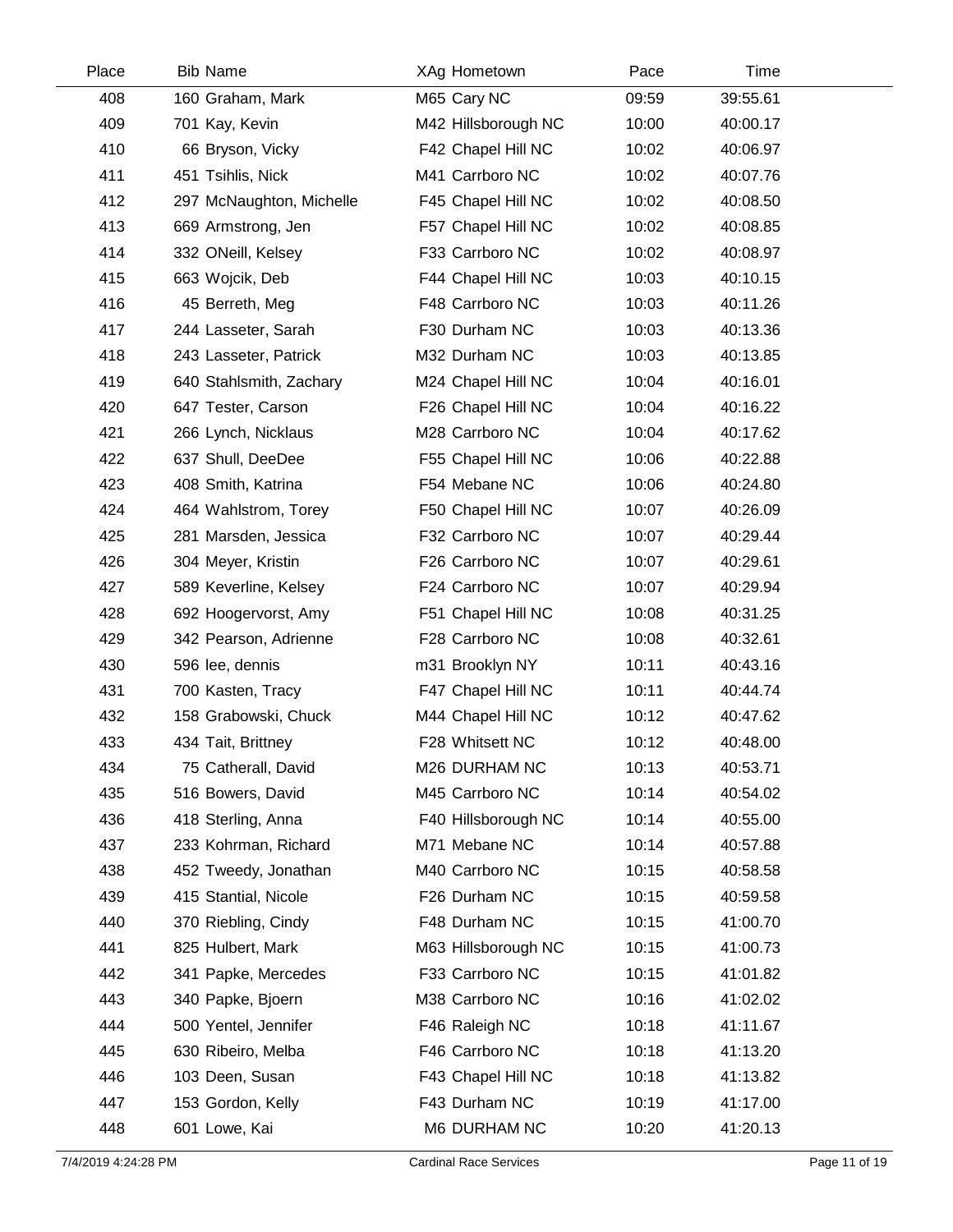| Place | <b>Bib Name</b>           | XAg Hometown        | Pace  | Time     |  |
|-------|---------------------------|---------------------|-------|----------|--|
| 449   | 602 Lowe, Mai             | F39 DURHAM NC       | 10:20 | 41:21.44 |  |
| 450   | 566 Heflin, Wilson        | M31 Chapel Hill NC  | 10:20 | 41:21.85 |  |
| 451   | 135 foster, julie         | F46 Carrboro NC     | 10:22 | 41:26.09 |  |
| 452   | 576 Hurlbert, Douglas R   | M61                 | 10:22 | 41:26.77 |  |
| 453   | 253 Lee, Richard          | M41 Chapel Hill NC  | 10:22 | 41:29.31 |  |
| 454   | 600 Lowe, Craig           | M37 DURHAM NC       | 10:22 | 41:29.33 |  |
| 455   | 732 Smar, Tricia          | F32 Durham NC       | 10:22 | 41:29.95 |  |
| 456   | 94 Coonrad, Gina          | F42 Durham NC       | 10:23 | 41:30.10 |  |
| 457   | 208 Hughes, Tom           | M54 Durham NC       | 10:23 | 41:32.33 |  |
| 458   | 734 Tarantino, Lisa       | F51 Chapel Hill NC  | 10:24 | 41:37.47 |  |
| 459   | 554 Gleason, Scott        | M53 Durham NC       | 10:25 | 41:38.14 |  |
| 460   | 77 Caviness, Lewis        | M56 Hillsborough NC | 10:25 | 41:39.81 |  |
| 461   | 234 Kreutzer, Chris       | M43 Carrboro NC     | 10:26 | 41:43.27 |  |
| 462   | 782 Rath, Martha          | F48 Chapel Hill NC  | 10:26 | 41:45.18 |  |
| 463   | 90 Clark, Kelly           | F62 Chapel Hill NC  | 10:26 | 41:45.39 |  |
| 464   | 681 Figueroa, Michael     | M35 Chapel Hill NC  | 10:26 | 41:45.63 |  |
| 465   | 682 Figueroa, Monica      | F35 Chapel Hill NC  | 10:27 | 41:46.31 |  |
| 466   | 42 Belza, Kareen          | F42 Hillsborough NC | 10:27 | 41:48.52 |  |
| 467   | 20 apollo shaw, lucia     | F51 Chapel Hill NC  | 10:28 | 41:51.67 |  |
| 468   | 331 OLeary, Maura         | F28 Los Angeles CA  | 10:29 | 41:55.21 |  |
| 469   | 28 Bach, Larry            | M50 Chapel Hill NC  | 10:29 | 41:55.47 |  |
| 470   | 553 Gleason, Amy          | F52 Durham NC       | 10:30 | 41:59.45 |  |
| 471   | 724 Reeves, Taylor        | F27 Durham NC       | 10:30 | 41:59.51 |  |
| 472   | 226 Karpinos, Ralph       | M69 Chapel Hill NC  | 10:30 | 42:00.79 |  |
| 473   | 248 Lawrance, Hayley      | F29 Carrboro NC     | 10:30 | 42:01.05 |  |
| 474   | 318 Murphy, Cheryl        | F61 Mebane NC       | 10:30 | 42:01.78 |  |
| 475   | 223 Joyce, Kevin          | M33 Carrboro NC     | 10:30 | 42:01.78 |  |
| 476   | 713 MacDougall, Jacquelyn | F46 Durham NC       | 10:31 | 42:05.09 |  |
| 477   | 468 Watterson, Carolyn    | F52 Pittsboro NC    | 10:32 | 42:06.11 |  |
| 478   | 63 Brown, Meredith        | F35 Durham NC       | 10:32 | 42:07.12 |  |
| 479   | 81 Chiarello, Ginny       | F39 Chapel Hill NC  | 10:33 | 42:10.12 |  |
| 480   | 82 Chiarello, Nick        | M41 Chapel Hill NC  | 10:33 | 42:10.95 |  |
| 481   | 539 Cromer, Janet         | F68 Durham NC       | 10:33 | 42:12.87 |  |
| 482   | 684 Franks, Sarah         | F44 Chapel Hill NC  | 10:33 | 42:13.73 |  |
| 483   | 58 BRECHER, Juliana       | F28 Chapel Hill NC  | 10:34 | 42:14.15 |  |
| 484   | 59 Brecher, Mark          | M63 Chapel Hill NC  | 10:34 | 42:14.48 |  |
| 485   | 548 Faison, Elisa         | F29 Chapel Hill NC  | 10:34 | 42:15.63 |  |
| 486   | 749 Palmer, Stephanie     | F43 Chapel Hill NC  | 10:35 | 42:19.72 |  |
| 487   | 303 Meyer, Jaye           | F58 Chapel Hill NC  | 10:35 | 42:20.81 |  |
| 488   | 755 Sherman, Greg         | M55 Carrboro NC     | 10:35 | 42:21.47 |  |
| 489   | 201 Holloway, Kelly       | F34 Mebane NC       | 10:36 | 42:22.48 |  |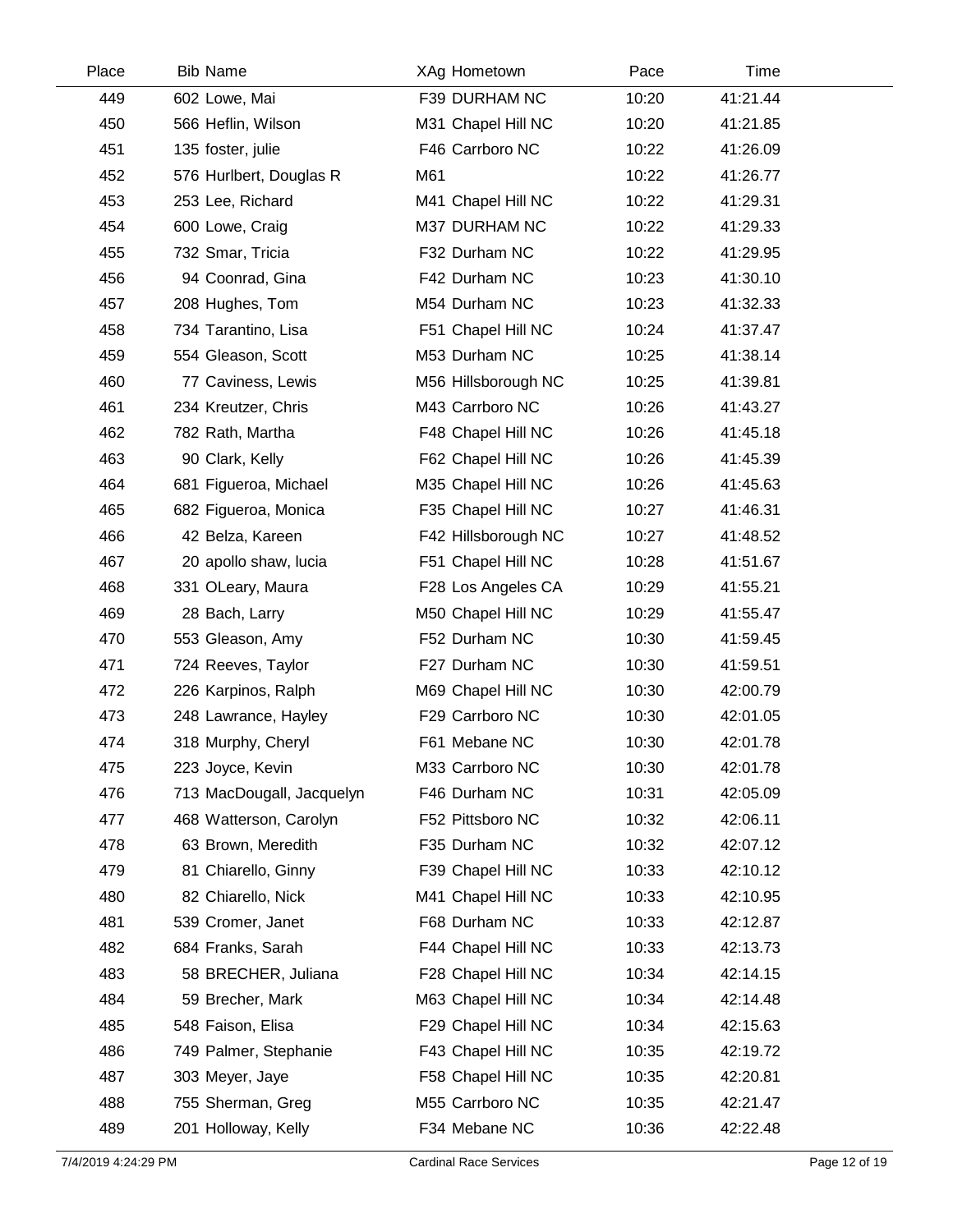| Place | <b>Bib Name</b>          | XAg Hometown       | Pace  | Time     |  |
|-------|--------------------------|--------------------|-------|----------|--|
| 490   | 308 Mills, Tina          | F46 Pittsboro NC   | 10:36 | 42:23.08 |  |
| 491   | 200 Holloway, Brian      | M36 Mebane NC      | 10:36 | 42:23.67 |  |
| 492   | 716 Mayo, Rodney         | M54 Chapel Hill NC | 10:37 | 42:29.51 |  |
| 493   | 145 Ghio, Andrew         | M64 Chapel Hill NC | 10:39 | 42:36.25 |  |
| 494   | 377 Rosen, Norm          | m65 Chapel Hill NC | 10:42 | 42:49.72 |  |
| 495   | 678 Duncan, Nicole       | F33 Chapel Hill NC | 10:43 | 42:51.18 |  |
| 496   | 503 Ziemba, Natalie      | F30 Durham NC      | 10:43 | 42:51.46 |  |
| 497   | 722 Poteat, John         | M55 Chapel Hill NC | 10:43 | 42:51.68 |  |
| 498   | 620 Murdoch, Caitlin     | F28 Durham NC      | 10:43 | 42:52.45 |  |
| 499   | 106 Dixon, James         | M17 Raleigh NC     | 10:43 | 42:52.96 |  |
| 500   | 776 Chen, Jane           | F28 Carrboro NC    | 10:43 | 42:53.60 |  |
| 501   | 121 Feld, Steve          | M68 Cary NC        | 10:44 | 42:54.64 |  |
| 502   | 79 Chesser, Susan        | F56 Durham NC      | 10:44 | 42:56.06 |  |
| 503   | 235 Kreutzer, Emily      | F36 Carrboro NC    | 10:47 | 43:09.50 |  |
| 504   | 21 Archambault, Brooke   | F37 Pittsboro NC   | 10:48 | 43:11.21 |  |
| 505   | 599 Lopez Jr., Mike      | M41 Carrboro NC    | 10:49 | 43:17.76 |  |
| 506   | 16 Alston, Kwame         | M25 Carrboro NC    | 10:49 | 43:17.92 |  |
| 507   | 506 Akers, Charles       | M39 CARY NC        | 10:50 | 43:18.01 |  |
| 508   | 628 Porter, Kristine     | F50 Chapel Hill NC | 10:50 | 43:18.03 |  |
| 509   | 423 Strain, Betsy        | F53 Chapel Hill NC | 10:50 | 43:18.50 |  |
| 510   | 653 Trude, Chris         | M35 Durham NC      | 10:50 | 43:18.59 |  |
| 511   | 671 Bartow, James        | M32 Chapel Hill NC | 10:50 | 43:19.99 |  |
| 512   | 14 Alexander, Karen      | F54 Chapel Hill NC | 10:51 | 43:24.37 |  |
| 513   | 573 Holt, Kate           | F57 Chapel Hill NC | 10:51 | 43:25.72 |  |
| 514   | 192 Hensel, Erin         | F39 Durham NC      | 10:52 | 43:27.00 |  |
| 515   | 327 O'Briant, Kyle       | M33 Mebane NC      | 10:53 | 43:32.38 |  |
| 516   | 687 Gibson, Melody       | F45 Durham NC      | 10:53 | 43:32.89 |  |
| 517   | 366 Rice, Brandon        | M65 Efland NC      | 10:54 | 43:36.96 |  |
| 518   | 395 Settlemires, Ivy     | F33 Chapel Hill NC | 10:55 | 43:41.88 |  |
| 519   | 376 Rosen, Maureen       | F62 Chapel Hill NC | 10:56 | 43:45.35 |  |
| 520   | 445 Toney, Raymond       | M55 Chapel Hill NC | 10:57 | 43:46.93 |  |
| 521   | 34 Barnes, Eileen        | F37 Durham NC      | 10:57 | 43:47.50 |  |
| 522   | 491 Wollish, Amy         | F35 Chapel Hill NC | 10:59 | 43:55.60 |  |
| 523   | 446 Tovell-Toubal, Robin | F57 Carrboro NC    | 10:59 | 43:55.88 |  |
| 524   | 207 Hudson, Tara         | F41 GRAHAM NC      | 11:00 | 43:58.12 |  |
| 525   | 607 McCurry, Alice       | F36 Efland NC      | 11:02 | 44:09.33 |  |
| 526   | 387 Schmitz, William     | M47 Chapel Hill NC | 11:02 | 44:09.40 |  |
| 527   | 346 Petty, Nariana       | F31                | 11:03 | 44:10.90 |  |
| 528   | 282 Marston, Kimberly    | F35 Carrboro NC    | 11:03 | 44:13.65 |  |
| 529   | 817 Galla, Danielle      | F10 Chapel Hill NC | 11:04 | 44:15.34 |  |
| 530   | 78 Chatain, Miles        | M49 Chapel Hill NC | 11:04 | 44:17.01 |  |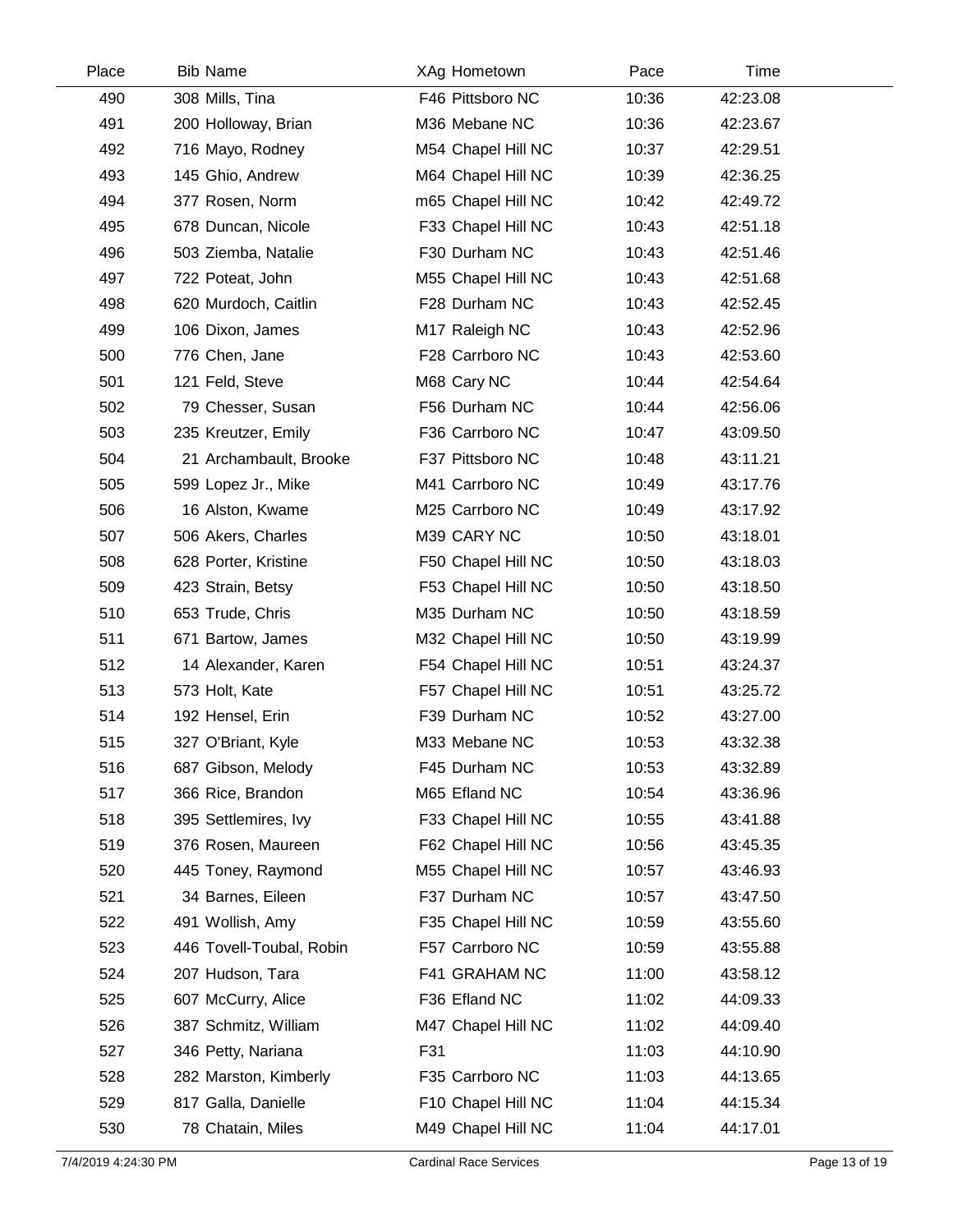| Place | <b>Bib Name</b>          | XAg Hometown        | Pace  | Time     |  |
|-------|--------------------------|---------------------|-------|----------|--|
| 531   | 622 Neville, Timothy     | M48 Chapel Hill NC  | 11:05 | 44:18.03 |  |
| 532   | 450 TSIHLIS, HEATHER     | F43 Carrboro NC     | 11:06 | 44:23.78 |  |
| 533   | 421 Stevens, Susanna     | F40 Durham NC       | 11:06 | 44:25.21 |  |
| 534   | 269 MacKinnon, Katherine | F18 Chapel Hill NC  | 11:07 | 44:26.02 |  |
| 535   | 430 Sutton, Rochelle     | F50 Hillsborough NC | 11:07 | 44:26.96 |  |
| 536   | 416 Stegman, Karen       | F50 Chapel Hill NC  | 11:07 | 44:29.19 |  |
| 537   | 26 Austin, Ondrea        | F38 Chapel Hill NC  | 11:08 | 44:30.03 |  |
| 538   | 758 Kleinhammes, Alfred  | M68 Chapel Hill NC  | 11:08 | 44:30.41 |  |
| 539   | 804 Campbell, Alana      | F41 Chapel Hill NC  | 11:08 | 44:32.39 |  |
| 540   | 615 Mical, Robyn         | F30 Woodside CA     | 11:08 | 44:32.91 |  |
| 541   | 550 Fox, Angela          | F37 Durham NC       | 11:08 | 44:33.07 |  |
| 542   | 321 Nedimyer, Aliza      | F26 Chapel Hill NC  | 11:09 | 44:36.05 |  |
| 543   | 11 Alemayehu, Halleluyah | F22 Chapel Hill NC  | 11:09 | 44:36.11 |  |
| 544   | 612 Menusan, Dave        | M48 CARY NC         | 11:09 | 44:36.34 |  |
| 545   | 225 Kankelfritz, Tessa   | F55 Hillsborough NC | 11:11 | 44:44.79 |  |
| 546   | 351 Powell, Amy          | F57 Chapel Hill NC  | 11:11 | 44:45.51 |  |
| 547   | 780 Nolan, Kathleen      | F45 Chapel Hill NC  | 11:12 | 44:46.70 |  |
| 548   | 642 Sullivan, Kelli      | F32 Laurel MD       | 11:12 | 44:49.45 |  |
| 549   | 453 Van Ark, Gwen        | F55 Carrboro NC     | 11:13 | 44:50.67 |  |
| 550   | 104 Dennis, Lana         | F32 Durham NC       | 11:15 | 45:00.87 |  |
| 551   | 534 Charis, Kanyinsola   | F38 Chapel Hill NC  | 11:18 | 45:11.51 |  |
| 552   | 621 Narotam, Vinay       | M40 Chapel Hill NC  | 11:18 | 45:12.56 |  |
| 553   | 818 Cooke, Sandra        | F40 Haw River NC    | 11:19 | 45:14.80 |  |
| 554   | 273 Madden, Michael      | M64 Chapel Hill NC  | 11:20 | 45:21.47 |  |
| 555   | 643 Sumner, Betsy        | F40 DURHAM NC       | 11:23 | 45:30.40 |  |
| 556   | 140 Garber, Lauren       | F39 Chapel Hill NC  | 11:23 | 45:33.35 |  |
| 557   | 130 Fish, Michael        | M8 Chapel Hill NC   | 11:28 | 45:50.58 |  |
| 558   | 179 Harvey, Grant        | M48 Durham NC       | 11:29 | 45:54.58 |  |
| 559   | 129 Fish, Eric           | M46 Chapel Hill NC  | 11:29 | 45:54.73 |  |
| 560   | 178 Harvey, Claire       | F14 Durham NC       | 11:29 | 45:55.30 |  |
| 561   | 163 Greene, Reagan       | F42 Chapel Hill NC  | 11:31 | 46:03.07 |  |
| 562   | 531 Cates, Steve         | M63 Roanoke VA      | 11:32 | 46:08.64 |  |
| 563   | 74 Cates, Jordan         | F29 Atlanta GA      | 11:32 | 46:08.72 |  |
| 564   | 314 Morris, Lydia        | F35 DURHAM NC       | 11:33 | 46:12.47 |  |
| 565   | 463 Wahlstrom, Erik      | M50 Chapel Hill NC  | 11:34 | 46:14.15 |  |
| 566   | 67 Bucurel, Heather      | F35 Carrboro NC     | 11:34 | 46:15.27 |  |
| 567   | 429 Sussman, Charlotte   | F54 Durham NC       | 11:34 | 46:17.64 |  |
| 568   | 785 Queen, Kelly         | F52 Apex NC         | 11:35 | 46:19.95 |  |
| 569   | 337 Ozoguz, Arzu         | F48 Chapel Hill NC  | 11:36 | 46:22.18 |  |
| 570   | 293 McKay, Andrea        | F39 Chapel Hill NC  | 11:36 | 46:23.92 |  |
| 571   | 584 Jordan, Joanne       | F64 Chapel Hill NC  | 11:36 | 46:24.89 |  |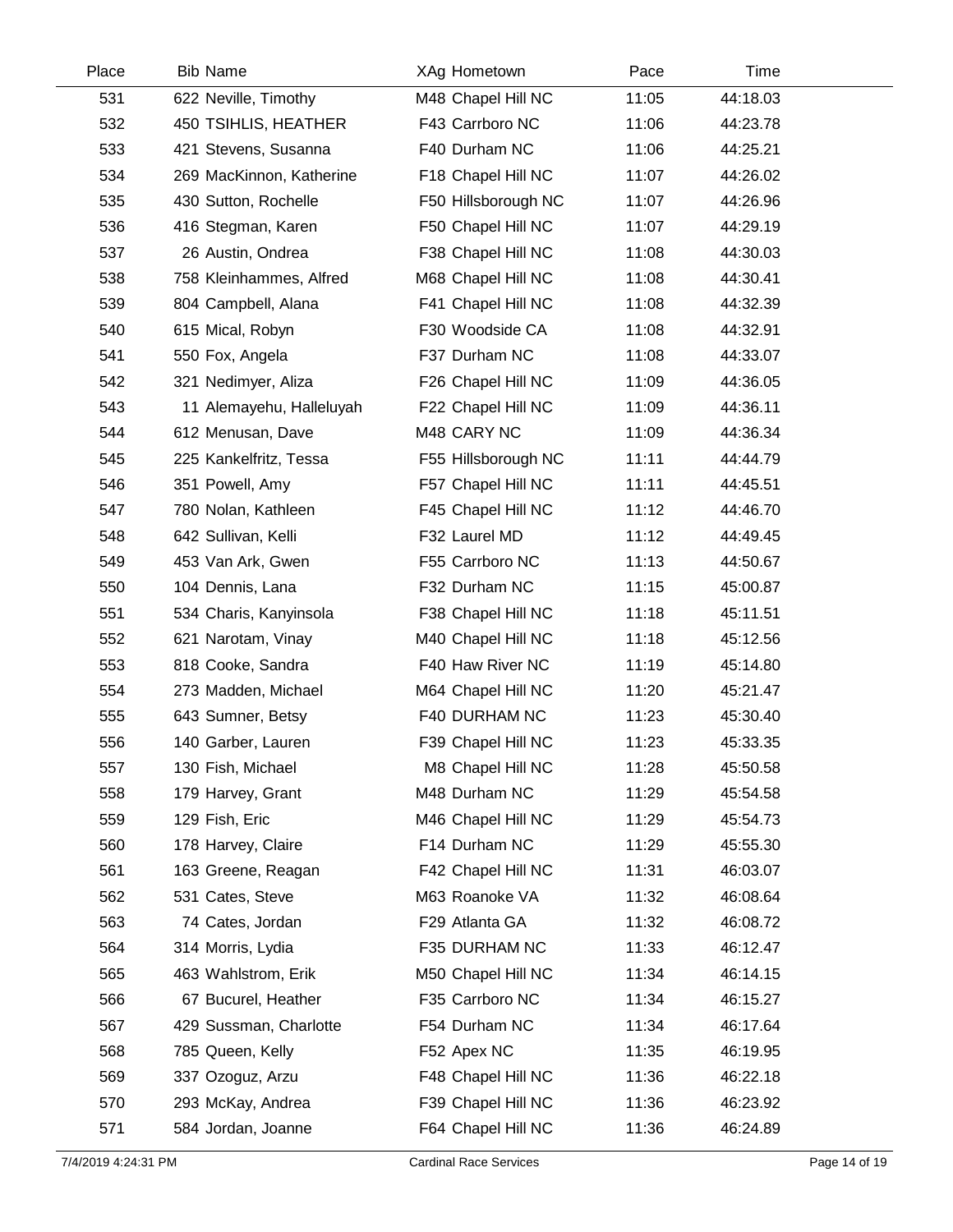| Place | <b>Bib Name</b>          | XAg Hometown         | Pace  | Time     |  |
|-------|--------------------------|----------------------|-------|----------|--|
| 572   | 443 Thompson, Vivian     | F48 Carrboro NC      | 11:39 | 46:35.64 |  |
| 573   | 122 Fenhagen, Cait       | F50 Chapel Hill NC   | 11:40 | 46:38.97 |  |
| 574   | 199 Holloman, Edith      | F60 Chapel Hill NC   | 11:41 | 46:42.11 |  |
| 575   | 638 Smith, Heather       | F39 Carrboro NC      | 11:41 | 46:45.22 |  |
| 576   | 22 Arnel, Tom            | M56 Carrboro NC      | 11:43 | 46:51.20 |  |
| 577   | 186 Heaton, Ruth         | F63 Chapel Hill NC   | 11:43 | 46:53.65 |  |
| 578   | 742 Williams, Crystal    | F45 Durham NC        | 11:43 | 46:53.87 |  |
| 579   | 660 Whitehill, Sarah     | F31 Durham NC        | 11:44 | 46:58.00 |  |
| 580   | 323 Nichols, Mary        | F13 Chapel Hill NC   | 11:45 | 47:01.19 |  |
| 581   | 649 Thomas, Joan         | F44 Hillsborough NC  | 11:45 | 47:01.49 |  |
| 582   | 646 Tennant, Shannon     | F45 GRAHAM NC        | 11:46 | 47:02.95 |  |
| 583   | 171 Hanes, Wesley        | M14 Chapel Hill NC   | 11:46 | 47:05.43 |  |
| 584   | 754 Lester, Bennett      | M7 Morgantown WV     | 11:47 | 47:07.80 |  |
| 585   | 401 Shirlen, Vanessa     | F38 Chapel Hill NC   | 11:47 | 47:09.14 |  |
| 586   | 313 Morris, KC           | F44 Chapel Hill NC   | 11:47 | 47:09.16 |  |
| 587   | 577 Hurlbert, Sue Ann    | F <sub>58</sub>      | 11:48 | 47:11.70 |  |
| 588   | 507 asaro, andrew        | M52 Chapel Hill NC   | 11:49 | 47:16.08 |  |
| 589   | 504 Adaro, Katherine     | F46 Chapel Hill NC   | 11:49 | 47:16.63 |  |
| 590   | 568 Hellofs, Julie       | F52 Chapel Hill NC   | 11:49 | 47:16.92 |  |
| 591   | 466 Wark, Aaron          | M37 Carrboro NC      | 11:50 | 47:18.33 |  |
| 592   | 467 Wark, Benjamin       | M5 Carrboro NC       | 11:50 | 47:18.72 |  |
| 593   | 545 Engle, Bryan         | M47 Chapel Hill NC   | 11:50 | 47:20.58 |  |
| 594   | 546 Engle, Michelle      | F47 Chapel Hill NC   | 11:50 | 47:20.75 |  |
| 595   | 96 CORKEN, JAMES         | M52 Hillsborough NC  | 11:51 | 47:24.17 |  |
| 596   | 300 Melnikas, Andrea     | F37 Carrboro NC      | 11:52 | 47:26.56 |  |
| 597   | 739 Wark, Emily          | F33 Ann Arbor MI     | 11:52 | 47:27.06 |  |
| 598   | 157 Gorsage, Justin      | M38 Durham NC        | 11:52 | 47:27.80 |  |
| 599   | 183 Hayden, Elizabeth    | F40 Chapel Hill NC   | 11:53 | 47:32.41 |  |
| 600   | 261 Lewis, Kristen       | F34 Chapel Hill NC   | 11:53 | 47:33.26 |  |
| 601   | 753 Lester, Christina    | F38 Morgantown WV    | 11:55 | 47:38.09 |  |
| 602   | 120 Feld, Cindy          | F65 Cary NC          | 11:55 | 47:40.23 |  |
| 603   | 490 WILLIS-MCLAMB, AMY   | F42 Efland NC        | 11:57 | 47:47.06 |  |
| 604   | 751 Thompson, Sabie      | M18 Carrboro NC      | 11:58 | 47:50.26 |  |
| 605   | 396 Shaughnessy, Rachael | F20 Durham NC        | 11:59 | 47:55.23 |  |
| 606   | 268 MacKinnon, Anna      | F20 Chapel Hill NC   | 11:59 | 47:55.26 |  |
| 607   | 372 Ringler, Patsy       | F70 Carthage NC      | 12:00 | 48:00.31 |  |
| 608   | 565 Heafner, Tricia      | F52 Chapel Hill NC   | 12:01 | 48:04.01 |  |
| 609   | 493 Woodward, Brian      | M63 Olivette MO      | 12:01 | 48:04.46 |  |
| 610   | 494 Woodward, Kerri      | F28 DURHAM NC        | 12:01 | 48:04.56 |  |
| 611   | 280 Marks, Sarah         | F31 Chapel Hill NC   | 12:02 | 48:07.60 |  |
| 612   | 479 Whittington, Julie   | F52 Winston-Salem NC | 12:04 | 48:15.97 |  |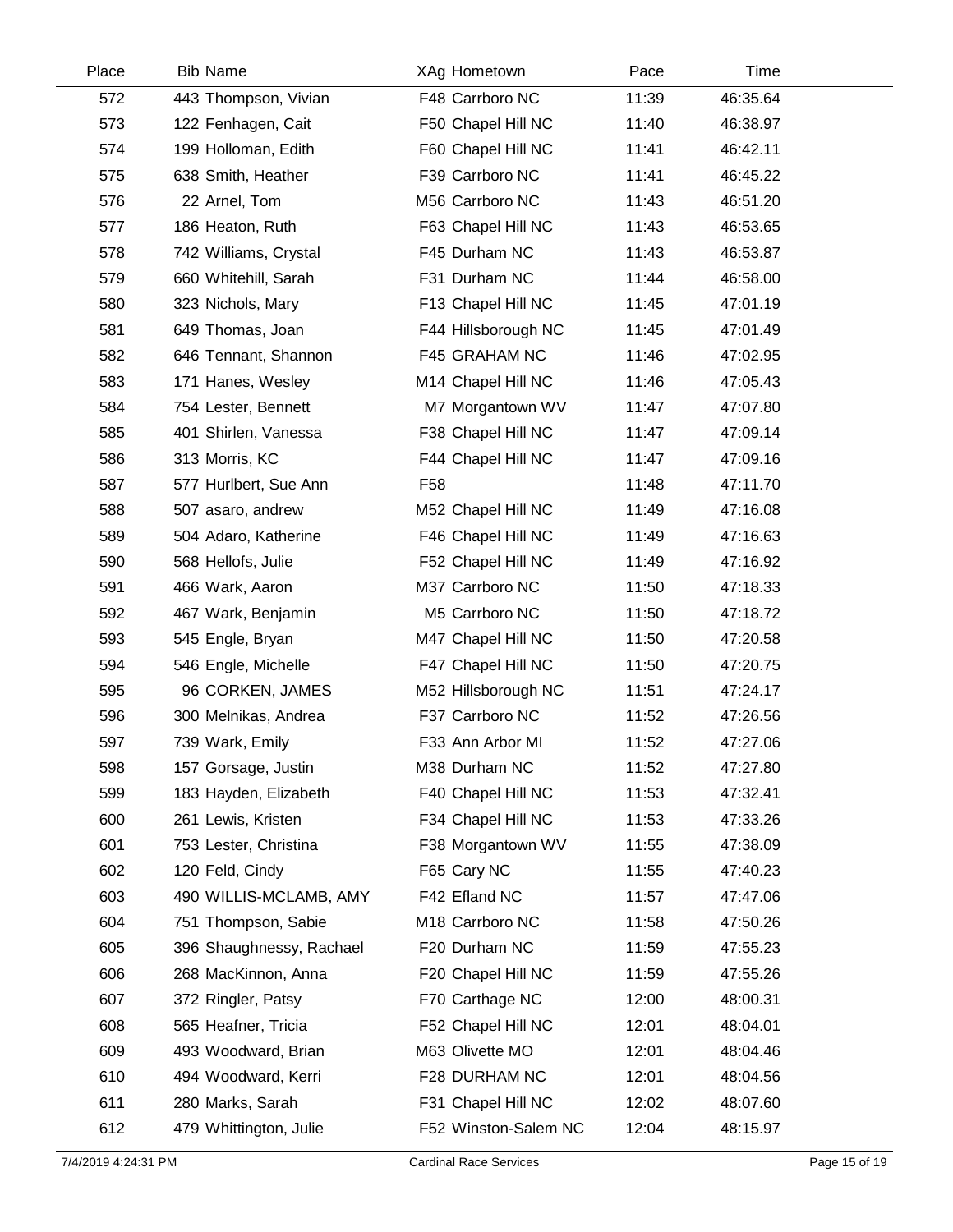| Place | <b>Bib Name</b>        | XAg Hometown        | Pace  | Time     |  |
|-------|------------------------|---------------------|-------|----------|--|
| 613   | 659 Weyessa, Tibebu    | M50 Chapel Hill NC  | 12:05 | 48:21.78 |  |
| 614   | 237 Lail, Charlotte    | F48 Mebane NC       | 12:09 | 48:34.86 |  |
| 615   | 679 dye, aaron         | m45 Chapel Hill NC  | 12:09 | 48:35.71 |  |
| 616   | 564 Heafner, Greg      | M55 Chapel Hill NC  | 12:09 | 48:36.26 |  |
| 617   | 184 hayden, james      | M48 Chapel Hill NC  | 12:12 | 48:47.68 |  |
| 618   | 57 Brady, Ann          | F63 Mebane NC       | 12:12 | 48:48.13 |  |
| 619   | 132 Flournoy, Wayne    | M60 Chapel Hill NC  | 12:13 | 48:50.20 |  |
| 620   | 284 Matos, Michael     | M41 CHAPEL HILL NC  | 12:13 | 48:53.53 |  |
| 621   | 55 Boone, Joan         | F66 Efland NC       | 12:15 | 48:59.01 |  |
| 622   | 488 Williams, L        | F48 Chapel Hill NC  | 12:15 | 49:00.38 |  |
| 623   | 89 Clar, Justin        | M35 Hillsborough NC | 12:15 | 49:00.52 |  |
| 624   | 405 Skrzynia, Cecile   | F71 Chapel Hill NC  | 12:15 | 49:00.81 |  |
| 625   | 88 Clar, Dana          | F36 Hillsborough NC | 12:15 | 49:01.52 |  |
| 626   | 717 Mizelle, Cecelia   | F21 Chapel Hill NC  | 12:16 | 49:05.31 |  |
| 627   | 384 Saylor, Chris      | M35 Chapel Hill NC  | 12:17 | 49:07.09 |  |
| 628   | 813 Grandis, Keely     | F13 Chapel Hill NC  | 12:17 | 49:09.59 |  |
| 629   | 814 Grandis, Tierney   | F42 Chapel Hill NC  | 12:17 | 49:09.63 |  |
| 630   | 112 Eischen, Francesca | F56 Chapel Hill NC  | 12:20 | 49:20.52 |  |
| 631   | 113 Eischen, Jeff      | M63 Chapel Hill NC  | 12:20 | 49:21.13 |  |
| 632   | 258 Lester, Eric       | M45 Morgantown WV   | 12:21 | 49:25.99 |  |
| 633   | 279 Marcus, Cheryl     | F65 DURHAM NC       | 12:22 | 49:28.70 |  |
| 634   | 492 Womack, Jessica    | F34 Durham NC       | 12:22 | 49:29.07 |  |
| 635   | 350 Pomerantz, Meg     | F56 Durham NC       | 12:22 | 49:29.30 |  |
| 636   | 91 Coleman, Cristi     | F47 Durham NC       | 12:25 | 49:39.10 |  |
| 637   | 19 Anderson, Sheelagh  | F72 Carrboro NC     | 12:27 | 49:49.73 |  |
| 638   | 745 Bresler, Lynne     | F60 Chapel Hill NC  | 12:29 | 49:55.34 |  |
| 639   | 586 Jurado, Kyle       | M32 Durham NC       | 12:33 | 50:11.87 |  |
| 640   | 674 Booth, Donna       | F54 Hillsborough NC | 12:33 | 50:13.12 |  |
| 641   | 17 Amagan, Laurie      | F46 Durham NC       | 12:34 | 50:16.85 |  |
| 642   | 29 BAKER, LYNDA        | F68 Chapel Hill NC  | 12:37 | 50:28.08 |  |
| 643   | 352 Powers, Bill       | m84 Chapel Hill NC  | 12:37 | 50:28.84 |  |
| 644   | 125 Ferrell, Heather   | F44 CARY NC         | 12:38 | 50:33.20 |  |
| 645   | 126 Fessler, Jack      | M68 Gibsonville NC  | 12:39 | 50:36.58 |  |
| 646   | 54 Boggess, Kim        | F54 Chapel Hill NC  | 12:39 | 50:37.40 |  |
| 647   | 707 Lawrence, Susan    | F57 Chapel Hill NC  | 12:39 | 50:37.81 |  |
| 648   | 398 Shepherd, Jen      | F45 Hillsborough NC | 12:42 | 50:47.26 |  |
| 649   | 35 Barnes, Glenn       | M42 GRAHAM NC       | 12:42 | 50:48.42 |  |
| 650   | 665 Young, Marijean    | F65 Chapel Hill NC  | 12:42 | 50:49.59 |  |
| 651   | 585 Jurado, Ashley     | F34 Durham NC       | 12:43 | 50:51.63 |  |
| 652   | 182 Hawes, LaDeane     | F55 Chapel Hill NC  | 12:44 | 50:56.36 |  |
| 653   | 355 Price, Kim         | F52 Chapel Hill NC  | 12:44 | 50:57.70 |  |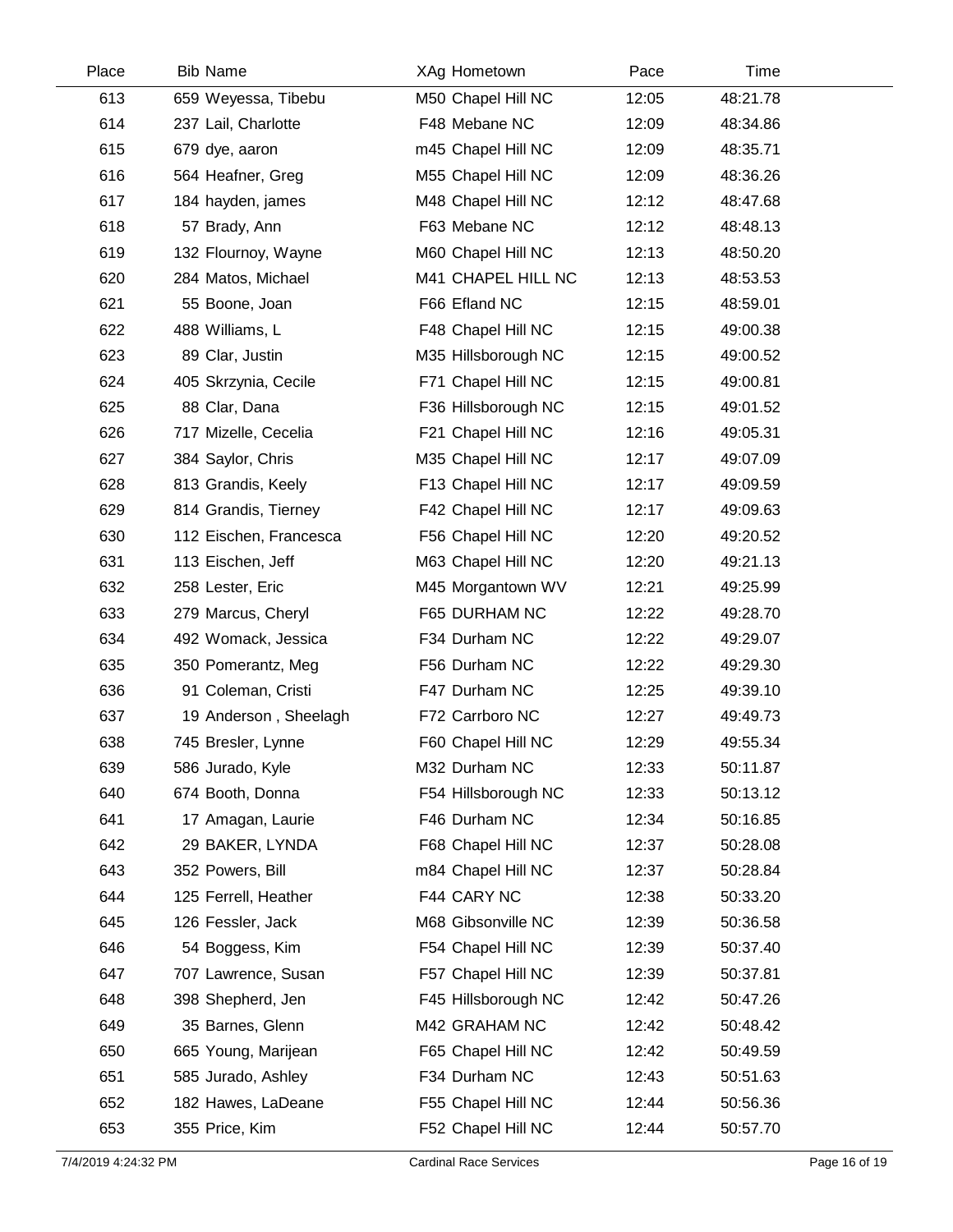| Place | <b>Bib Name</b>            | XAg Hometown        | Pace  | Time     |  |
|-------|----------------------------|---------------------|-------|----------|--|
| 654   | 726 Riddle, Kirsten        | F32 Durham NC       | 12:45 | 50:59.16 |  |
| 655   | 295 McLaughlin, David      | M53 Creedmoor NC    | 12:45 | 51:00.58 |  |
| 656   | 296 Mclaughlin, Jessica    | F43 Creedmoor NC    | 12:45 | 51:00.66 |  |
| 657   | 524 Buonfiglio, Mary       | F58 Chapel Hill NC  | 12:50 | 51:19.25 |  |
| 658   | 312 Moon, Mona             | F53 Raleigh NC      | 12:50 | 51:21.11 |  |
| 659   | 497 Woody, Shauna          | F39 Chapel Hill NC  | 12:52 | 51:28.81 |  |
| 660   | 124 Ferrell, Barbara       | F68 Cary NC         | 12:52 | 51:29.51 |  |
| 661   | 815 Moos, Katja            | F51 Chapel Hill NC  | 12:55 | 51:38.64 |  |
| 662   | 70 Cardona, Danielle       | F48 Chapel Hill NC  | 12:57 | 51:47.15 |  |
| 663   | 820 Baker, James           | M36 Carrboro NC     | 13:01 | 52:02.64 |  |
| 664   | 379 Rubinas, Tara          | F44 Pittsboro NC    | 13:03 | 52:11.35 |  |
| 665   | 86 Chnupa, Christine       | F48 Hillsborough NC | 13:03 | 52:11.67 |  |
| 666   | 203 Horn, Kaira            | F21 DURHAM NC       | 13:03 | 52:12.10 |  |
| 667   | 290 McConkey, Brittani     | F28 Findlay OH      | 13:06 | 52:23.22 |  |
| 668   | 115 Faccidomo, Sara        | F43 Chapel Hill NC  | 13:09 | 52:35.99 |  |
| 669   | 242 Lasky, Chelsea         | F28 Chapel Hill NC  | 13:18 | 53:12.56 |  |
| 670   | 683 Finneran, Monique      | F49 midlothian VA   | 13:18 | 53:12.80 |  |
| 671   | 204 Howes, Cathy           | F57 Chapel Hill NC  | 13:18 | 53:12.83 |  |
| 672   | 774 Cummings, Andrew       | M11 Chapel Hill NC  | 13:20 | 53:20.37 |  |
| 673   | 775 Woolson, Sandra        | F44 Chapel Hill NC  | 13:21 | 53:22.23 |  |
| 674   | 721 Pontious, Emily        | F36 Hillsborough NC | 13:21 | 53:23.32 |  |
| 675   | 52 blue, johanna           | f34 Durham NC       | 13:24 | 53:35.78 |  |
| 676   | 97 Cotton, Dave            | M63 Durham NC       | 13:24 | 53:37.72 |  |
| 677   | 487 WILLIAMS, KRISTINE     | F42 Chapel Hill NC  | 13:28 | 53:50.69 |  |
| 678   | 486 Williams, Greg         | M48 Chapel Hill NC  | 13:28 | 53:51.23 |  |
| 679   | 736 Teta, Ronda            | F48 Pittsboro NC    | 13:29 | 53:54.02 |  |
| 680   | 735 teta, rick             | m49 Pittsboro NC    | 13:29 | 53:54.02 |  |
| 681   | 536 Crncic, Ivanna         | F8 Carrboro NC      | 13:29 | 53:54.84 |  |
| 682   | 285 Matti, Clare           | F57 Durham NC       | 13:30 | 53:58.75 |  |
| 683   | 537 Crncic, Joe            | M6 Carrboro NC      | 13:31 | 54:04.88 |  |
| 684   | 168 Hampton-Riddle, Shawna | F44 Chapel Hill NC  | 13:32 | 54:07.65 |  |
| 685   | 773 Greene, Deb            | F62 Chapel Hill NC  | 13:34 | 54:14.58 |  |
| 686   | 557 Hammel, Kacey          | F41 Carrboro NC     | 13:38 | 54:33.98 |  |
| 687   | 538 Crncic, Johnny         | M42 Carrboro NC     | 13:39 | 54:34.53 |  |
| 688   | 361 Ramsden, Norah         | F14 Chapel Hill NC  | 13:39 | 54:35.11 |  |
| 689   | 330 Oleary, Lin            | F70                 | 13:44 | 54:54.61 |  |
| 690   | 123 Ferguson, Laura        | F34 Chapel Hill NC  | 13:44 | 54:57.91 |  |
| 691   | 357 Pucilowski, Mateusz    | M37 Chapel Hill NC  | 13:45 | 54:58.21 |  |
| 692   | 326 Nygren, Cara           | F42 Durham NC       | 13:49 | 55:16.00 |  |
| 693   | 214 Jalazo, Elizabeth      | F36 Chapel Hill NC  | 13:52 | 55:29.49 |  |
| 694   | 185 Haywood, Marion        | F72 Chapel Hill NC  | 13:55 | 55:39.89 |  |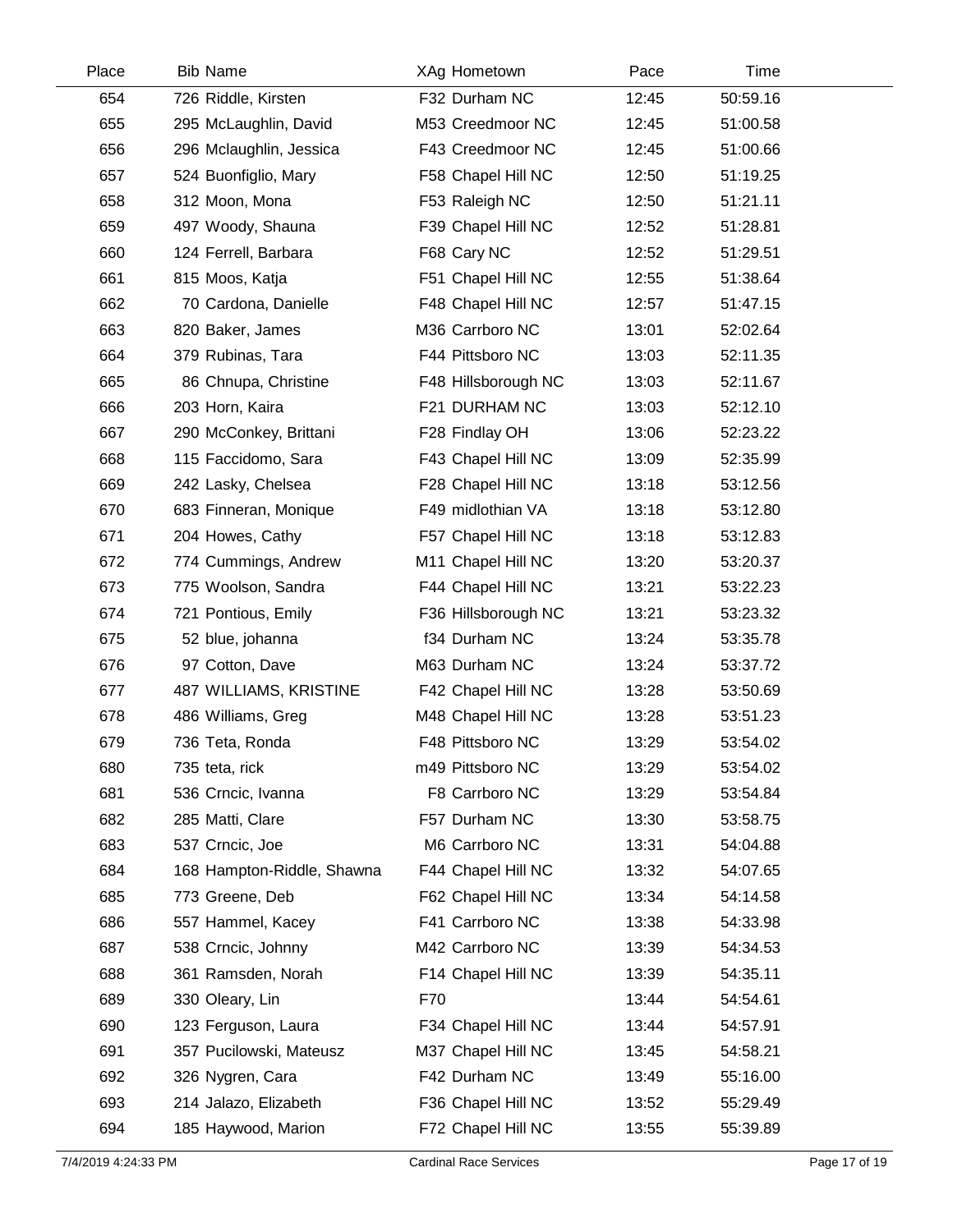| Place | <b>Bib Name</b>         | XAg Hometown        | Pace  | Time        |  |
|-------|-------------------------|---------------------|-------|-------------|--|
| 695   | 69 Capaldi, Crista      | F53 Chapel Hill NC  | 13:57 | 55:47.52    |  |
| 696   | 447 Tramantano, Callie  | F34 Chapel Hill NC  | 13:57 | 55:48.48    |  |
| 697   | 655 Wallace, Teri       | F56 Chapel Hill NC  | 13:58 | 55:50.27    |  |
| 698   | 613 Meredith, Marne     | F49 Carrboro NC     | 13:58 | 55:50.73    |  |
| 699   | 322 Nichols, George     | M43 Chapel Hill NC  | 14:07 | 56:26.80    |  |
| 700   | 348 Polasek, Melissa    | F38 Chapel Hill NC  | 14:07 | 56:28.73    |  |
| 701   | 747 Keyworth, Barbara   | F67 Chapel Hill NC  | 14:07 | 56:28.98    |  |
| 702   | 472 Westdorp, Eric      | M51 Carrboro NC     | 14:08 | 56:31.28    |  |
| 703   | 474 westdorp, faith     | F27 Arlington VA    | 14:08 | 56:32.06    |  |
| 704   | 197 Holcombe, Kelly     | F36 Chapel Hill NC  | 14:11 | 56:44.94    |  |
| 705   | 560 Hart, Robert        | M65 Chapel Hill NC  | 14:12 | 56:47.24    |  |
| 706   | 460 Verne, Jannice      | F44 DURHAM NC       | 14:12 | 56:48.02    |  |
| 707   | 552 Glazner, Allen      | M64 Chapel Hill NC  | 14:14 | 56:55.48    |  |
| 708   | 251 Lee, Caroline       | F11 Chapel Hill NC  | 14:14 | 56:55.55    |  |
| 709   | 93 Conolly, Rory        | M71 Chapel Hill NC  | 14:16 | 57:02.19    |  |
| 710   | 250 Lee, Becky          | F40 Chapel Hill NC  | 14:23 | 57:32.11    |  |
| 711   | 730 Serber, Daniel      | M32 Carrboro NC     | 14:25 | 57:40.34    |  |
| 712   | 231 Kimbell, Julie      | F58 Chapel Hill NC  | 14:26 | 57:43.12    |  |
| 713   | 650 Torres, Andrea      | F28 Carrboro NC     | 14:26 | 57:43.14    |  |
| 714   | 15 Al-Rawi, Bassam      | M36 Chapel Hill NC  | 14:26 | 57:44.56    |  |
| 715   | 291 McCook, Sonya       | F54 Mebane NC       | 14:34 | 58:16.21    |  |
| 716   | 505 akers, blanca       | <b>f40 CARY NC</b>  | 14:37 | 58:29.81    |  |
| 717   | 563 Hays, Faith         | F41 CARY NC         | 14:40 | 58:41.88    |  |
| 718   | 37 Bateman, Kristy      | F28 Carrboro NC     | 14:45 | 59:01.98    |  |
| 719   | 107 Doctor, Dana        | F28 Carrboro NC     | 14:46 | 59:02.09    |  |
| 720   | 756 Gafoor, Zarina      | F46 Morrisville NC  | 14:46 | 59:04.93    |  |
| 721   | 757 Barnett, Zefram     | M9 Morrisville NC   | 14:46 | 59:05.07    |  |
| 722   | 641 Sturgeon, Mary      | F57 Carrboro NC     | 14:49 | 59:14.15    |  |
| 723   | 764 Carpenter, Tracy    | M56 Chapel Hill NC  | 14:51 | 59:24.60    |  |
| 724   | 763 Carpenter, Kimberly | F54 Chapel Hill NC  | 14:51 | 59:25.16    |  |
| 725   | 172 hansley, susie      | f49 Durham NC       | 14:54 | 59:35.65    |  |
| 726   | 245 Lauterborn, Robert  | M83 Chapel Hill NC  | 14:55 | 59:38.82    |  |
| 727   | 374 Roggenbuck, Sharon  | F80 Hillsborough NC | 14:57 | 59:47.46    |  |
| 728   | 222 Joyce, Brandon      | M39 Durham NC       | 14:57 | 59:49.23    |  |
| 729   | 238 Lake, James         | M51 Chapel Hill NC  | 15:00 | 59:58.05    |  |
| 730   | 623 Pack, Rick          | M38 Raleigh NC      | 15:08 | 01:00:30.68 |  |
| 731   | 624 Pack, Ryan          | F34 Raleigh NC      | 15:08 | 01:00:30.81 |  |
| 732   | 800 Shapiro, Inna       | F48 Chapel Hill NC  | 15:11 | 01:00:43.63 |  |
| 733   | 216 Jaromin, Christina  | F40 Durham NC       | 15:17 | 01:01:06.16 |  |
| 734   | 523 bunce, julie        | f54 Chapel Hill NC  | 15:24 | 01:01:34.31 |  |
| 735   | 654 Updike, Sharon      | F56 Chapel Hill NC  | 15:24 | 01:01:34.94 |  |
|       |                         |                     |       |             |  |